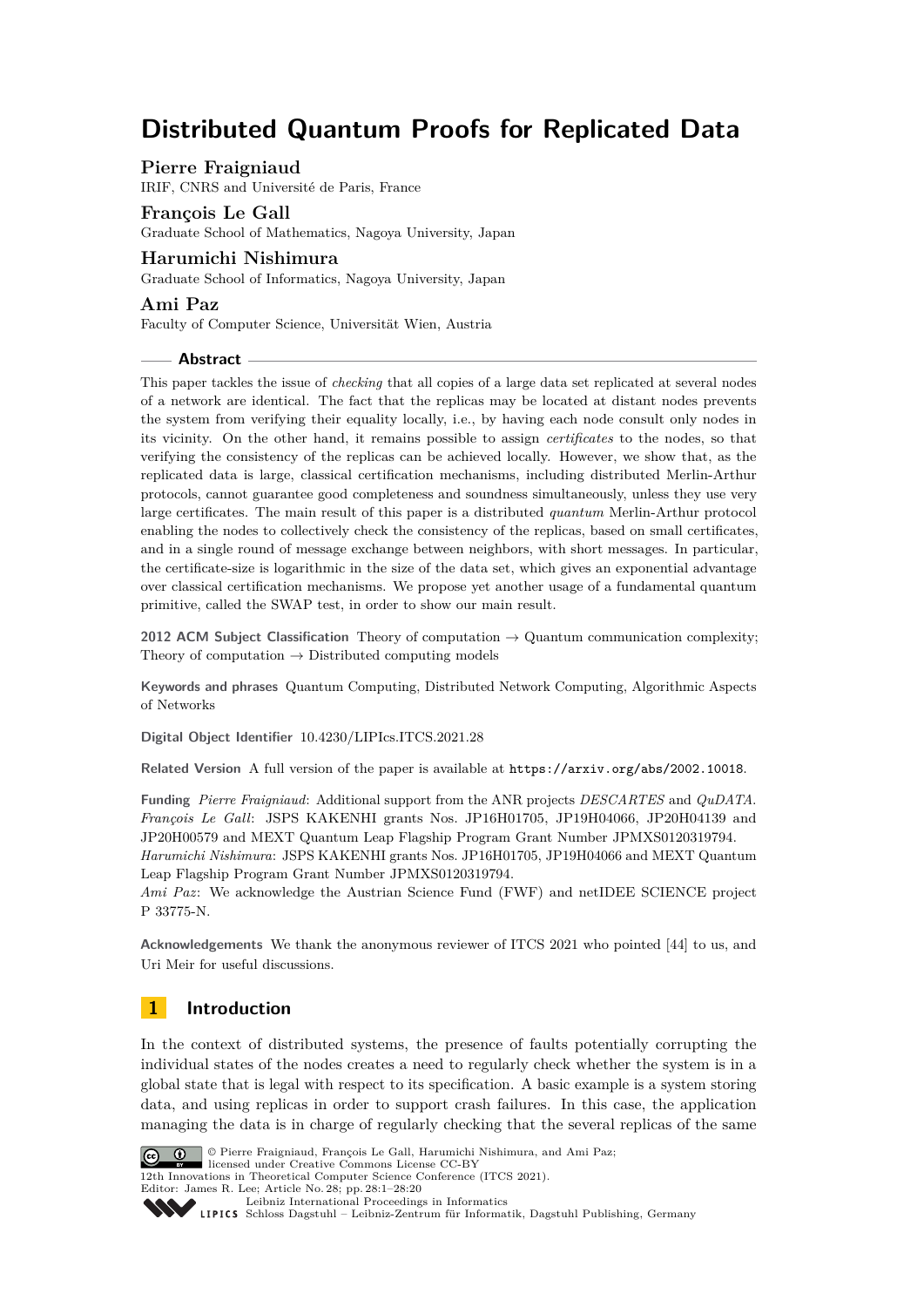# **28:2 Distributed Quantum Proofs for Replicated Data**

data, stored at different nodes scattered in the network, are all identical. Another example is an application maintaining a tree spanning the nodes of a network, e.g., for multicast communication. In this case, every node stores a pointer to its parent in the tree, and the application must regularly check that the collection of pointers forms a spanning tree. This paper addresses the issue of checking the correctness of a distributed system configuration at low cost.

Several mechanisms have been designed for certifying the correctness of the global state of a system in a distributed manner. One popular mechanism is called *locally checkable proofs* [\[24\]](#page-18-0), and it extends the seminal concept of *proof-labeling schemes* [\[35\]](#page-18-1). In these frameworks, the distributed application does not only construct or maintain some distributed data structure (e.g., a spanning tree), but also constructs a distributed *proof* that the data structure is correct. This proof has the form of a *certificate* assigned to each node (the certificates assigned to different nodes do not need to be the same). For collectively checking the legality of the current global system state, the nodes exchange their certificates with their neighbors in the network. Then, based on its own individual state, its certificate, and the certificates of its neighbors, every node accepts or rejects, according to the following specification. If the global state is legal, and if the certificates are assigned properly by the application, then all nodes accept. Conversely, if the global state is illegal, then at least one node rejects, *no matter which certificates are assigned to the nodes*. Such a rejecting node can raise an alarm, or launch a recovery procedure. The main aim of locally checkable proofs is to be *compact*, that is, to use certificates as small as possible, for two reasons: first, to limit the space complexity at each node, and, second, to limit the message complexity of the verification procedure involving communications between neighbors.

For instance, in the case of the Spanning Tree predicate, the application does not only construct a spanning tree *T* of the network, but also a distributed proof that *T* is indeed a spanning tree, i.e., that the collection *T* of pointers forms a cycle-free connected spanning subgraph. It has been known for long [\[2,](#page-16-0) [6,](#page-17-0) [26\]](#page-18-2) that, by assigning to every node a certificate of logarithmic size, the nodes can collectively check whether *T* is indeed a spanning tree, in a single round of communication between neighboring nodes. The certificate assigned to a node is the identity of the root of the tree, and its distance to this root (both are of logarithmic size as long as the IDs are in a range polynomial in the number of nodes). Every node just checks that it is provided with the same root-ID as all its neighbors in the network, and that the distance given to its parent in its certificate is one less than its own given distance – a node with distance 0 checks that its ID is indeed the root-ID provided in its certificate. Obviously, if the collection *T* of pointers forms a spanning tree, and if the certificates are assigned properly by the application, then all nodes pass these tests, and accept. On the other hand, it is easy to check that if *T* is not a spanning tree (it is not connected, or it contains a cycle), then at least one node detects a discrepancy and rejects, no matter which certificates are assigned to the nodes.

Unfortunately, not all boolean predicates on labeled graphs can be distributedly certified using certificates as small as for spanning tree. This is typically the case of the aforementioned scenario of a distributed data storage using replicas, for which one must certify equality. Let us for instance consider the case of two nodes Alice and Bob at the two extremities of a path, that is, the two players are separated by intermediate nodes. Alice and Bob respectively store two *n*-bit strings *x* and *y*, and the objective is to certify that  $x = y$ . That is, one wants to certify equality (EQ) between *distant* players. A direct reduction from the non-deterministic communication complexity of EQ shows that certifying EQ cannot be achieved with certificates smaller than  $\Omega(n)$  bits.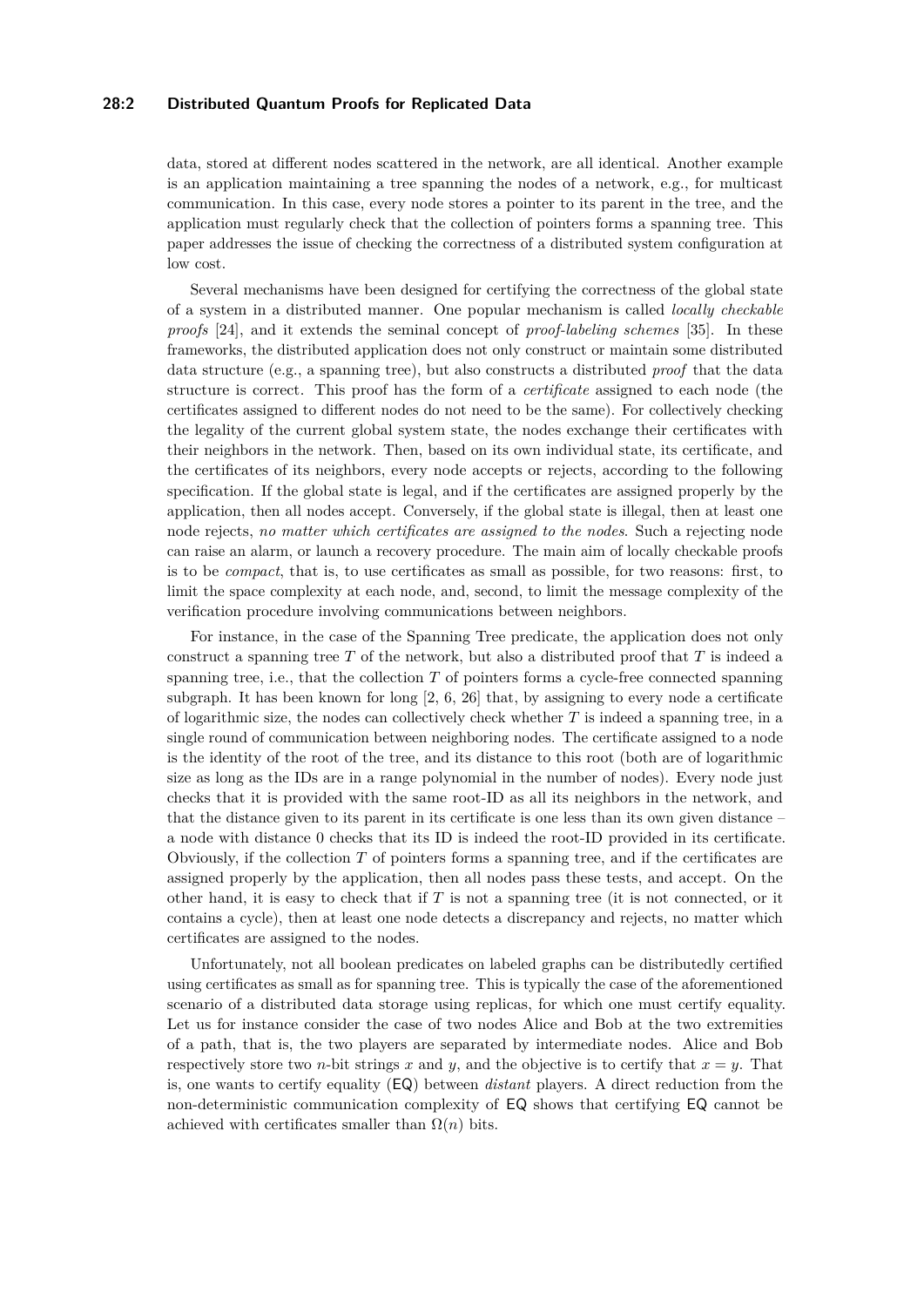Randomization may help circumventing the difficulty of certifying some boolean predicates on labeled graphs using small certificates. Hence, a weaker form of protocols has been considered, namely *distributed Merlin-Arthur* protocols (dMA), a.k.a. *randomized prooflabeling schemes* [\[22\]](#page-17-1). In this latter context, Merlin provides the nodes with a proof, just like in locally checkable proofs, and Arthur performs a *randomized* local verification at each node. Unfortunately, some predicates remain hard in this framework too. In particular, as we show in the paper, there are no classical dMA protocols for (distant) EQ using compact certificates. Recently, several extensions of dMA protocols were proposed, e.g., by allowing more interaction between the prover and the verifier [\[15,](#page-17-2) [21,](#page-17-3) [39\]](#page-18-3). In this work, we add the quantum aspect, while considering only a single interaction, and only in the prescribed order: Merlin sends a proof to Arthur, and then there is no more interaction between them.

### **1.1 Our Results**

We carry on the recent trend of research consisting of investigating the power of quantum resources in the context of distributed network computing (cf., e.g., [\[17,](#page-17-4) [37,](#page-18-4) [27,](#page-18-5) [38,](#page-18-6) [28,](#page-18-7) [23\]](#page-17-5)), by designing a distributed Quantum Merlin-Arthur (dQMA) protocol for distant EQ, using compact certificates and small messages. While we use the dQMA terminology in order to be consistent with prior work, we emphasize that the structure of the discussed protocols is rather simple: each node is given a quantum state as a certificate, the nodes exchange these states, perform a local computation, and finally accept or reject.

Our main result is the following. A collection of *n*-bit strings  $x_1, \ldots, x_t$  are stored at *t* terminal nodes  $u_1, \ldots, u_t$  in a network  $G = (V, E)$ , where node  $u_i$  stores  $x_i$ . We denote  $\mathsf{EQ}_n^t$ the problem of checking the equality  $x_1 = \cdots = x_t$  between the *t* strings. Let us define the *radius* of a given instance of  $\mathsf{EQ}_{n}^{t}$  as  $r = \min_{i} \max_{j} \mathsf{dist}_{G}(u_i, u_j)$ , where  $\mathsf{dist}_{G}$  denotes the distance in the (unweighted) graph *G*. Our main result is the design of a dQMA protocol for  $\mathsf{EQ}_n^t$ , using small certificate. This can be summarized by the following informal statement (the formal statement is in Section [5\)](#page-12-0):

► Main Result. *There is a distributed Quantum Merlin-Arthur (dQMA) protocol for certifying equality between t binary strings*  $(EQ_n^t)$  *of length n*, and located at a radius-*r set of t terminals*, *in a single round of communication between neighboring nodes using certificates of size*  $O(tr^2 \log n)$  *qubits, and messages of size*  $O(tr^2 \log (n + r))$  *qubits.* 

It is worth mentioning that, although the dependence in *r* and *t* is polynomial, the dependence in the actual size *n* of the instance remains logarithmic, which is our main concern. Indeed, for applications such as the aforementioned distributed data storage motivating the distant  $\mathsf{EQ}_n^t$  problem, it is expected that both the number  $t$  of replicas, and the maximum distance between the nodes storing these replicas are of several orders of magnitude smaller than the size *n* of the stored replicated data.

It is also important to note that our protocol satisfies the basic requirement of *reusability*, as one aims for protocols enabling regular and frequent verifications that the data are not corrupted. Specifically, the quantum operations performed on the certificates during the local verification phase operated between neighboring nodes preserve the quantum nature of these certificates. That is, if  $EQ_n^t$  is satisfied, i.e., if all the replicas  $x_i$ 's are equal, then, up to an elementary local relocation of the quantum certificates, these certificates are available for a next test. If  $\mathsf{EQ}_n^t$  is not satisfied, i.e., if there exists a pair of replicas  $x_i \neq x_j$ , then the certificates do not need to be preserved as this scenario corresponds to the case where the correctness of the data structure is violated, requiring the activation of recovery procedures for fixing the bug, and reassigning certificates to the nodes.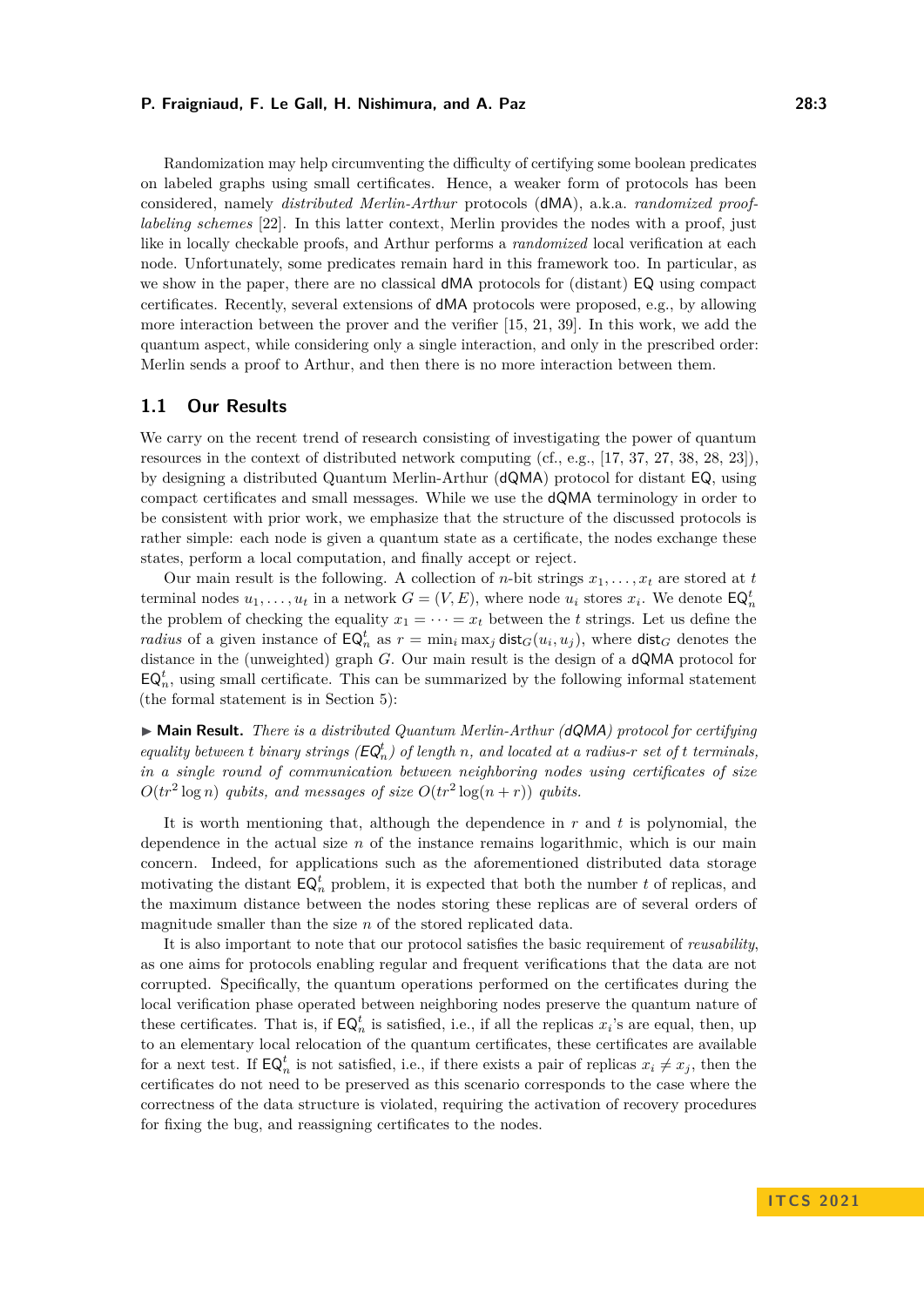### **28:4 Distributed Quantum Proofs for Replicated Data**

Our quantum protocol is based on the SWAP test [\[12\]](#page-17-6), which is a basic tool in the theory of quantum computation and quantum information. This test allows to check if a quantum state is symmetric, and has several applications, such as estimating the inner product of two states (e.g., [\[12,](#page-17-6) [9,](#page-17-7) [47\]](#page-19-2)), checking whether a given state (or a reduced state of it) is pure or entangled with the environment system (e.g., [\[1,](#page-16-1) [33,](#page-18-8) [25,](#page-18-9) [32\]](#page-18-10)), and more. In this paper, we use the SWAP test in yet another way: *for checking if two of the reduced states of a given state are close*. A similar use was done by Rosgen [\[44\]](#page-19-0) in a different context – transforming quantum circuits to shallow ones in a hardness reduction proof.

Finally, observe that our logarithmic upper bound for dQMA protocols is in contrast to the linear lower bound that can be shown for classical  $dMA$  protocols even for  $t = 2$  on a path of 4 nodes and even for the case where communication between the neighboring nodes is extended to multiple rounds (see precise statement and proof in Section [6\)](#page-14-0). Our results thus show that quantum certification mechanism can provide an exponential advantage over classical certification mechanisms.

# **1.2 Related Work**

The concept of distributed proofs is a part of the framework of distributed network computing since the early works on fault-tolerance (see, e.g.,  $[2, 6, 26]$  $[2, 6, 26]$  $[2, 6, 26]$  $[2, 6, 26]$  $[2, 6, 26]$ ). Proof-labeling schemes were introduced in [\[35\]](#page-18-1), and variants have been studied in [\[24,](#page-18-0) [20\]](#page-17-8). Randomized proof-labeling schemes have been studied in [\[22\]](#page-17-1). Extensions of distributed proofs to a hierarchy of decision mechanisms have been studied in [\[18\]](#page-17-9) and [\[7\]](#page-17-10). Frameworks like cloud computing recently enabled envisioning systems in which the nodes of the network could interact with a third party, leading to the concept of *distributed interactive proofs* [\[34\]](#page-18-11). There, each node can interact with an *oracle* who has a complete view of the system, is computationally unbounded, but is not trustable. For instance, in Arthur-Merlin (dAM) protocols, the nodes start by querying the oracle Merlin, which provides them with answers in their certificates. There is a simple classical compact dAM protocol for distant EQ, where the two players stand at the extremities of a path (see Section [3\)](#page-6-0). We refer to [\[15,](#page-17-2) [21,](#page-17-3) [39\]](#page-18-3) for recent developments in the framework of distributed interactive proofs. While distributed Arthur-Merlin protocols and their extensions provide an appealing theoretical framework for studying the power of interactive proofs in the distributed setting, the practical implementation of such protocols remains questionable, since they all require the existence of a know-all oracle, Merlin, and it is unclear if a Cloud could play this role. On the other hand, in dMA and dQMA protocols, interaction with an external party is not required, but only a one-time assignment of certificates is needed, which are then reusable for regular verification. As in the classical proof-labeling schemes setting, these certificates can actually be *created* by the nodes themselves during a pre-processing phase, making the reliance on a know-all oracle unnecessary.

After a few early works [\[8,](#page-17-11) [17,](#page-17-4) [23,](#page-17-5) [45\]](#page-19-3) that shed light on the potential and limitations of quantum distributed computing (see also [\[5,](#page-16-2) [11,](#page-17-12) [16\]](#page-17-13) for general discussions), evidence of the advantage of quantum distributed computing over classical distributed computing have been obtained recently for three fundamental models of (synchronous fault-free) distributed network computing: the CONGEST model [\[28,](#page-18-7) [37\]](#page-18-4), the CONGEST-CLIQUE model [\[27\]](#page-18-5) and the LOCAL model [\[38\]](#page-18-6). The present paper adds to this list another important task for which quantum distributed computing significantly outperforms classical distributed computing, namely, distributed certification.

Note that while this paper is the first to study quantum Merlin-Arthur protocols in a distributed computing framework, there are a number of prior works studying them in communication complexity [\[43,](#page-19-4) [30,](#page-18-12) [31,](#page-18-13) [10\]](#page-17-14). In particular, quantum Merlin-Arthur protocols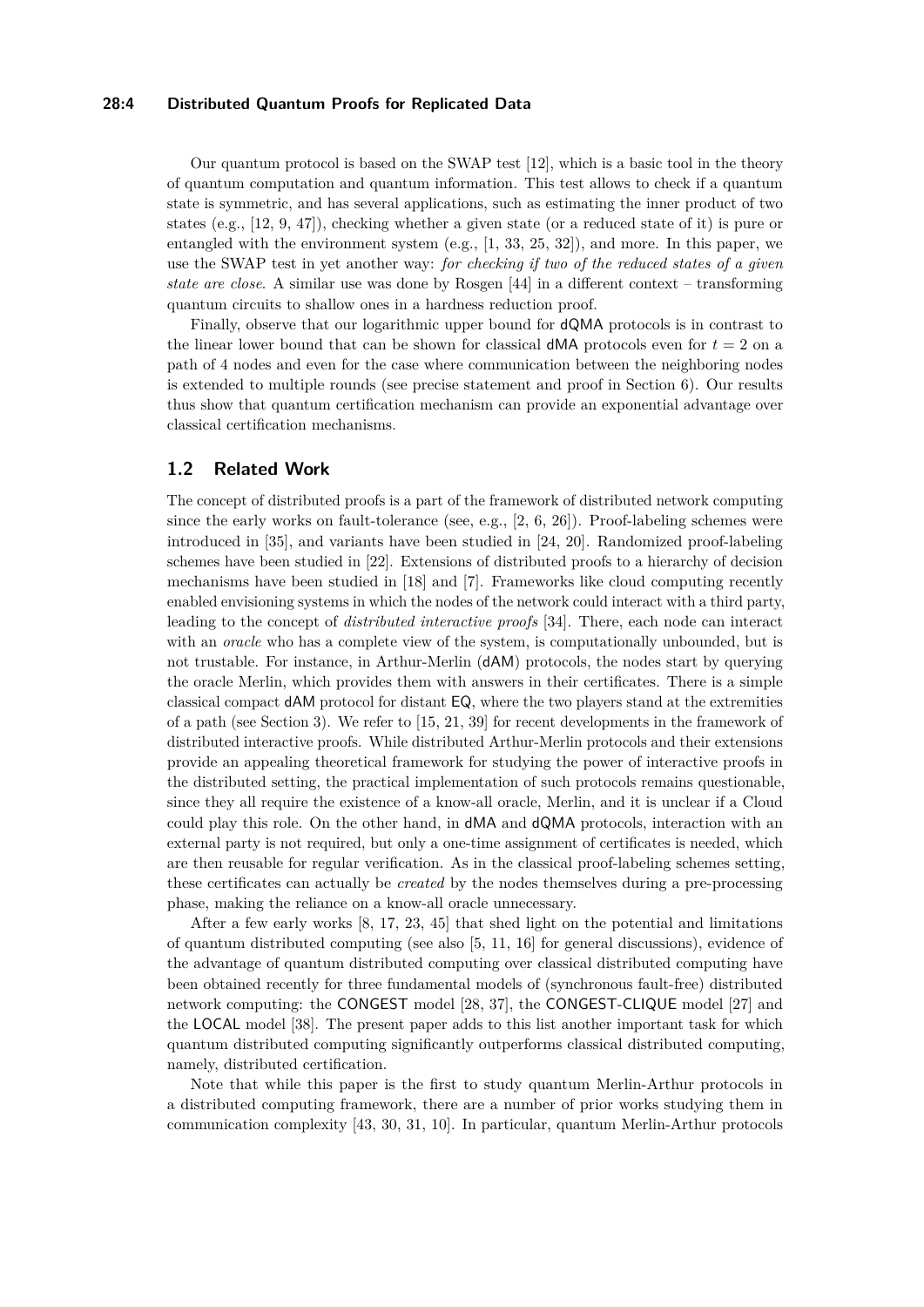are shown to improve some computational measure (say, the total length of the messages from the prover to Alice, and of the messages between Alice and Bob) exponentially compared to Merlin-Arthur protocols where the messages from the prover are classical [\[43,](#page-19-4) [31\]](#page-18-13).

The question of computing functions on inputs that are given to graph nodes was also studied in the context of communication complexity. The equality function was studied for the case where all nodes have inputs [\[4\]](#page-16-3). Other works considered a setting similar to ours, i.e., where only some nodes have inputs [\[13,](#page-17-15) [14\]](#page-17-16), but did not study the equality problem.

# <span id="page-4-1"></span>**2 Model and Definitions**

**Distributed verification on graphs.** Let  $t \geq 2$ , and let  $f: (\{0,1\}^n)^t \rightarrow \{0,1\}$  be a function. The aim of the nodes is to collectively decide whether  $f(x_1, \ldots, x_t) = 1$  or not, where  $x_1, \ldots, x_t$  are assigned to *t* nodes of a graph. Specifically, an instance of the problem *f* is a *t*-tuple  $(x_1, \ldots, x_t) \in \{0,1\}^n \times \cdots \times \{0,1\}^n$ , a connected graph  $G = (V, E)$ , and an ordered sequence  $v_1, \ldots, v_t$  of distinct nodes of *G*. The node  $v_i$  is given  $x_i$  as input, for  $i = 1, \ldots, t$ . All the other nodes receive no inputs. We consider distributed Merlin-Arthur (dMA) protocols for deciding whether  $f(x_1, \ldots, x_t) = 1$ , in which a non-trustable *prover* (Merlin) assigns (or "sends") *certificates* to the nodes, and then the nodes (Arthur) perform a 1-round randomized verification algorithm. The verification algorithm consists of each node simultaneously sending messages to all its immediate neighbors, receiving messages from them, then performing a local computation, and finally accepting or rejecting locally.<sup>[1](#page-4-0)</sup> We say that a dMA protocol has *completeness a* and *soundness b* for a function *f* if the following holds for every  $(x_1, \ldots, x_t) \in \{0,1\}^n \times \cdots \times \{0,1\}^n$ , every connected graph *G*, and every ordered sequence  $v_1, \ldots, v_t$  of distinct nodes in  $G$ :

(completeness) if  $f(x_1, \ldots, x_t) = 1$ , then the prover can assign certificates to the nodes such that Pr[all nodes accept]  $\geq a$ ;

(soundness) if  $f(x_1, \ldots, x_t) = 0$ , then, for every certificate assignment by the prover, Pr[all nodes accept]  $\leq b$ .

The completeness condition guarantees that, when the system is in a "legal" state (specified by  $f(x_1, \ldots, x_t) = 1$ , with probability at least *a* all nodes accept. The soundness condition guarantees that, when the system is in an "illegal" state (specified by  $f(x_1, \ldots, x_t) = 0$ ), with probability at least 1 − *b* at least one node rejects. The value *b* represents the error probability of the protocol on an illegal instance, and thus we sometimes refer to it as the *soundness error*. A node detecting illegality of the state can raise an alarm, or launch a recovery procedure. Protocols with completeness 1 are called 1-sided protocols, or protocols with perfect completeness. Similarly to prior works on distributed verification, the certificate size of the protocol is measured as the maximum size (over all the nodes of the network) of the certificate sent by the prover to one of the nodes, and the message size of the protocol is measured as the maximum size (over all pairs of adjacent nodes) of the message exchanged between two adjacent nodes. Specifically, we will consider the multi-party version of the equality function,  $\mathsf{EQ}_{n}^{t}$ , which is the boolean-valued function from  $({0,1})^{n})^{t}$  such that  $EQ_n^t(x_1,\ldots,x_t) = 1 \iff x_1 = \cdots = x_t.$ 

<span id="page-4-0"></span><sup>1</sup> We can naturally extend this definition to define dMA protocols with *µ* rounds of communication among neighbors, for any integer  $\mu \geq 1$ . In this paper, however, we focus on the case  $\mu = 1$  since all the protocols we design use only 1-round verification algorithms. The only exception is Section [6,](#page-14-0) where we show classical lower bounds that hold even for  $\mu > 1$ .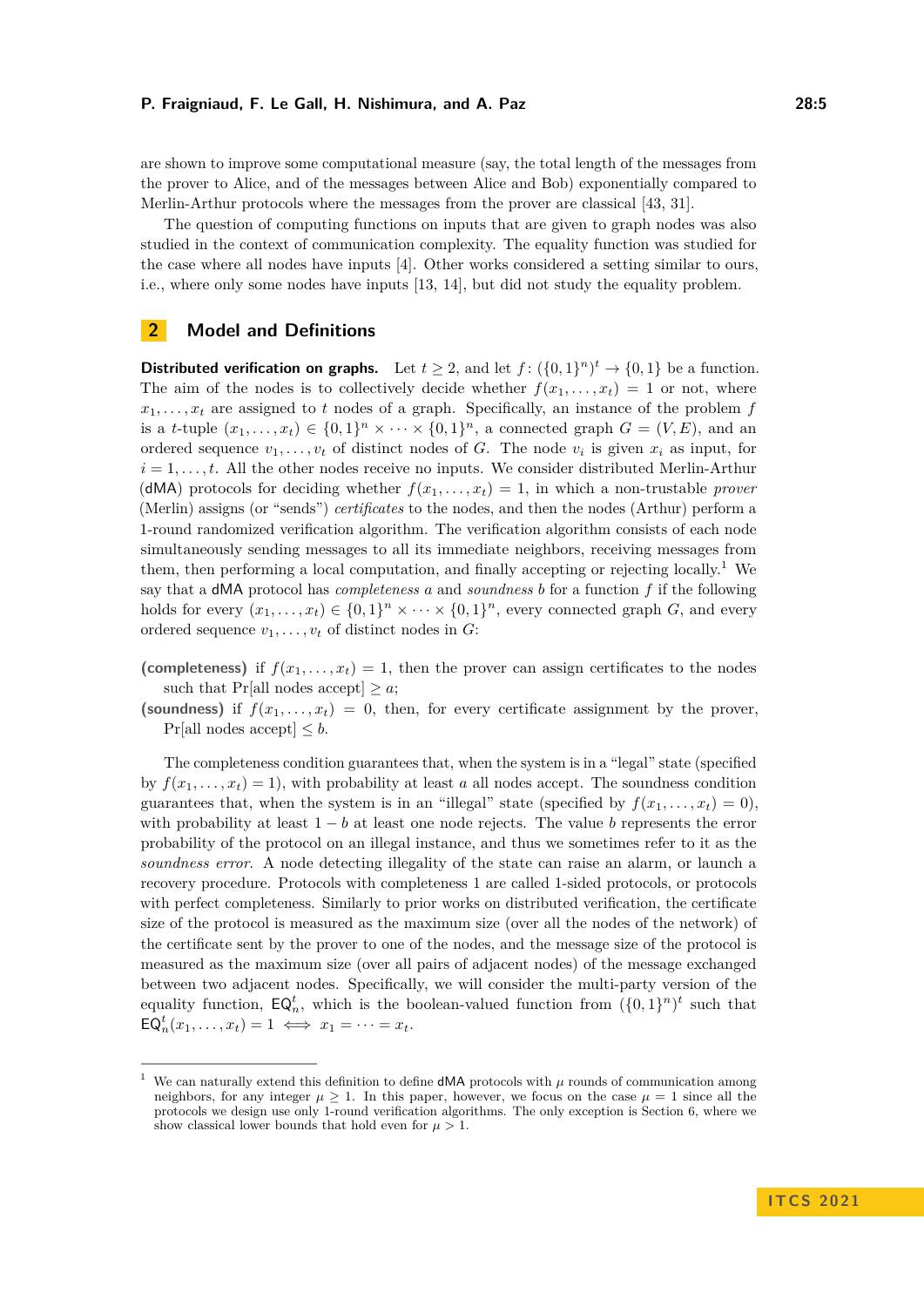### **28:6 Distributed Quantum Proofs for Replicated Data**

In this work, we extend the framework of dMA protocols, to consider also cases where the certificates given to the nodes can contain qubits (although they may also contain classical bits) and the nodes can exchange messages consisting of qubits. These will be called *distributed Quantum Merlin-Arthur* (dQMA) protocols. More precisely, in a dQMA protocol for a function  $f$ , a non-trustable prover first sends a certificate to each node, which consists of a quantum state and classical bits; the quantum states may be entangled, even though all our quantum protocols do not require any prior entanglement, nor any shared classical random bits. Then the nodes perform a 1-round quantum verification algorithm, where each node simultaneously sends a quantum message to all its immediate neighbors, receives quantum messages from them, then performs a local computation, and finally accepts or rejects locally. Note that, as opposed to the classical setting, we cannot assume that a node simply broadcasts its certificate to all its neighbors, as quantum states cannot be duplicated. However, a node can still send copies of the classical parts of the certificate. We define completeness and soundness of dQMA protocols as for dMA protocols.

► Remark. A special case of interest is when the graph *G* is a path  $v_0, \ldots, v_r, r \ge 1$ , where the left-end node  $v_0$  has an *n*-bit string x as input, the right-end node  $v_r$  has an *n*-bit string y as input, and the intermediate nodes  $v_1, \ldots, v_{r-1}$  have no inputs. That is,  $t = 2$ . Given a function  $f: \{0,1\}^n \times \{0,1\}^n \to \{0,1\}$ , the aim of the nodes is to collectively decide whether  $f(x, y) = 1$  or not. This setting is very much related to communication complexity.

**Classical two-party communication complexity.** We refer to [\[36\]](#page-18-14) for the basic concepts of two-party communication complexity. In this paper we will only consider two-party one-way communication complexity. In this model two parties, denoted Alice and Bob, each receives an input  $x \in \{0,1\}^n$  and  $y \in \{0,1\}^n$ , respectively. The goal is for Bob to output the value  $f(x, y)$  for some known Boolean function  $f: \{0, 1\}^n \times \{0, 1\}^n \to \{0, 1\}$ . Only Alice can send a message to Bob. The one-way two-sided-error communication complexity of *f* is the minimum number of bits that have to be sent on the worst input in a protocol that outputs the correct answer with probability at least 2/3. The one-way one-sided-error communication complexity of *f* is the minimum number of bits that have to be sent on the worst input in a protocol that outputs the correct answer with probability 1 on any 1-input, and outputs the correct answer with probability at least 2/3 on any 0-input.

We shall especially consider the following two functions. The equality function  $\mathsf{EQ}_n$  is defined as  $\mathsf{EQ}_n(x,y) = 1$  when  $x = y$  and  $\mathsf{EQ}_n(x,y) = 0$  otherwise, for any  $x, y \in \{0,1\}^n$ . Its one-way one-sided-error communication complexity is  $O(\log n)$  – see, e.g., [\[36\]](#page-18-14). For any integer  $d \geq 0$ , the Hamming distance function  $\mathsf{HAM}_n^d$  is defined as follows: for any  $x, y \in \{0, 1\}^n$ ,  $\mathsf{HAM}_n^d(x, y) = 1$  if the Hamming distance between *x* and *y* is at most *d*, and  $\text{HAM}_n^d(x, y) = 0$  otherwise. It is known [\[47\]](#page-19-2) that, for *d* constant, the one-way two-sided-error communication complexity of  $\text{HAM}_n^d$  is  $O(\log n)$ .

For any Boolean function  $f: \{0,1\}^n \times \{0,1\}^n \to \{0,1\}$ , a set  $S \subseteq \{0,1\}^n \times \{0,1\}^n$  is a 1*-fooling set* for *f* if, on the one hand, for every  $(x, y) \in S$ ,  $f(x, y) = 1$ , and, on the other hand, for every two pairs  $(x_1, y_1) \neq (x_2, y_2)$  in  $S \times S$ ,  $f(x_1, y_2) = 0$  or  $f(x_2, y_1) = 0$ .

**Quantum two-party communication complexity.** We assume the reader is familiar with the basics of quantum computation, in particular the notion of qubits, Dirac notation such as  $|\psi\rangle$  and  $\langle \psi | := (|\psi\rangle)^{\dagger}$ , and the quantum circuit model (see Sections 2 and 4 in Ref. [\[40\]](#page-18-15), for instance). In the full version of this paper, we present more advanced concepts such as mixed states that will be used in some of our proofs.

Quantum two-party communication complexity, first introduced by Yao [\[46\]](#page-19-5), is defined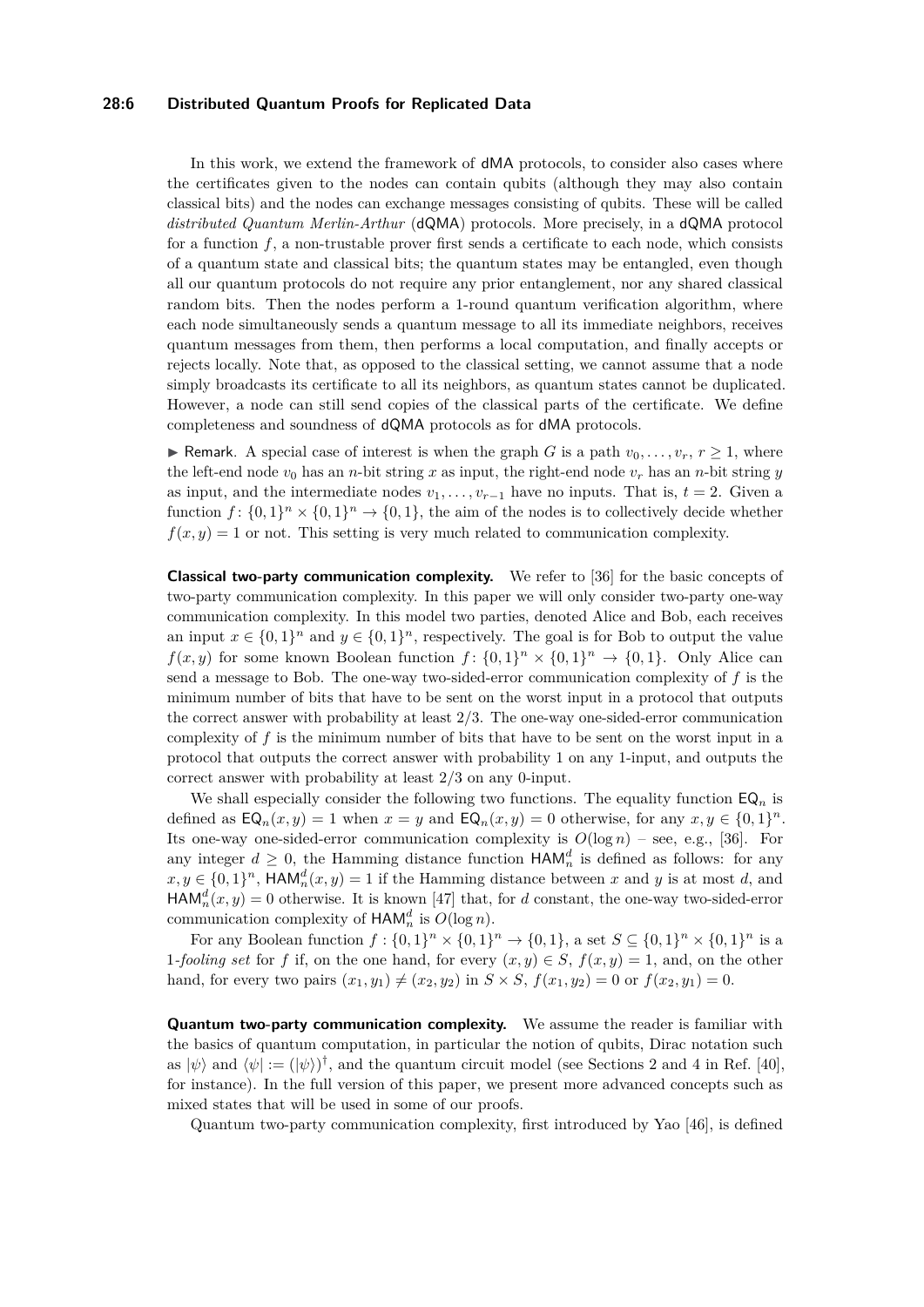similarly to the classical version. The only difference is that the players are allowed to exchange qubits instead of bits (the cost of a quantum protocol is the number of qubits sent by the protocol). Note that since quantum protocols can trivially simulate classical protocols, the quantum communication complexity of a function is never larger than its classical communication complexity. More precisely, an *m*-qubit one-way quantum protocol *π* for the function *f* can be described in its most general form as follows. Alice prepares an *m*-qubit (pure) quantum state  $|h_x\rangle$  and sends it to Bob.<sup>[2](#page-6-1)</sup> Bob then makes a measurement on the state  $|h_x\rangle$ , which gives an outcome  $b \in \{0, 1\}$ . Finally, Bob outputs *b*. Since Bob's measurement in the above description depends only on his input *y*, it can be mathematically described, for each  $y \in \{0,1\}^n$ , by two positive semi-definite matrices  $M_{y,0}$  and  $M_{y,1}$  such that  $M_{y,0} + M_{y,1} = I$ . This pair  $\{M_{y,0}, M_{y,1}\}$  is called a POVM measurement (POVM measurements are the most general form of measurements allowed by quantum mechanics). If  $|h_x\rangle$  is measured by the POVM  $\{M_{y,0}, M_{y,1}\}$ , the probability that  $b = 0$  is  $\text{tr}(M_{y,0}(|h_x\rangle\langle h_x|))$ , while the probability that  $b = 1$  is  $tr(M_{y,1}(|h_x\rangle\langle h_x|)).$ 

# <span id="page-6-0"></span>**3 General Overview of our Techniques**

Let us provide an intuition of our protocol in the case of  $\mathsf{EQ}_n^2$  over a path  $v_0, \ldots, v_r$  of length  $r \geq 1$  in which the terminals are the two nodes  $v_0$  and  $v_r$  (that we rename Alice and Bob, for convenience). Let us call *x* and *y* the *n*-bit strings owned by Alice and Bob, respectively. There is a simple classical protocol for distant equality in a somewhat similar setting, where the verifier (Arthur, consisting of all the graph nodes) can send random bits to the prover (Merlin) before receiving the certificates; this is called a dAM protocol. In this protocol, Alice picks a hash function *h* at random in an appropriate family of hash functions (i.e., a family such that both *h* and  $h(x)$  can be encoded using  $O(\log n)$  bits and such that the probability that  $h(x) \neq h(y)$  is high when  $x \neq y$ ). Merlin provides every node with the certificate  $(h, h(x))$ , each node checks it received the same certificates as its neighbors, and Bob additionally checks whether  $h(x) = h(y)$ . Obviously, one cannot switch the order of Arthur and Merlin, as letting Merlin choose the hash function would enable him to fool Arthur on illegal instances by picking *h* that hashes identically the distinct input strings *x* and *y*. The main idea of our dQMA protocol is to ask Merlin to provide the nodes with a quantum certificate consisting of the *quantum superposition* of all the possible hashes.

Entering slightly more into the details, for any  $x \in \{0,1\}^n$  we consider the *quantum fingerprint*  $|h_x\rangle = \frac{1}{\sqrt{2}}$  $\frac{1}{K} \sum_{h} |h\rangle |h(x)\rangle$ , where the sum is over all the hash functions, and  $\frac{1}{\sqrt{2\pi}}$  $\frac{1}{K}$  is the normalization factor of the quantum state. By using the same family of hash functions as in the aforementioned dAM protocol, these fingerprints can be constructed in such a way that their length is  $O(\log n)$  qubits, and  $|h_x\rangle$  and  $|h_y\rangle$  are very far (more precisely, almost orthogonal) when  $x \neq y$ . Checking whether the two quantum fingerprints  $|h_x\rangle$  and  $|h_y\rangle$ are either equal or far apart can be achieved by a quantum test called the SWAP test [\[12\]](#page-17-6). Formally, the probability that the SWAP test accepts is  $1/2 + |\langle h_x | h_y \rangle|^2/2$ , where  $\langle h_x | h_y \rangle$ denotes the inner product between the two quantum states  $|h_x\rangle$  and  $|h_y\rangle$ .

Let us now describe the outline of our **dQMA** protocol. In the protocol each intermediate node  $v_1, \ldots, v_{r-1}$  expects to receive the quantum fingerprint  $|h_x\rangle$ . Alice, who does not receive any certificate, creates by herself the fingerprint  $|h_x\rangle$ , which depends only on *x*. Similarly, Bob creates by himself the fingerprint  $|h_y\rangle$ . The checking procedure simply checks whether

<span id="page-6-1"></span><sup>2</sup> Without loss of generality, we assume that Alice does not use any mixed state (i.e., a probability distribution on pure states) in her message, as she can simulate it using a pure state called the *purification* [\[40\]](#page-18-15) whose length is at most twice the one of the mixed state.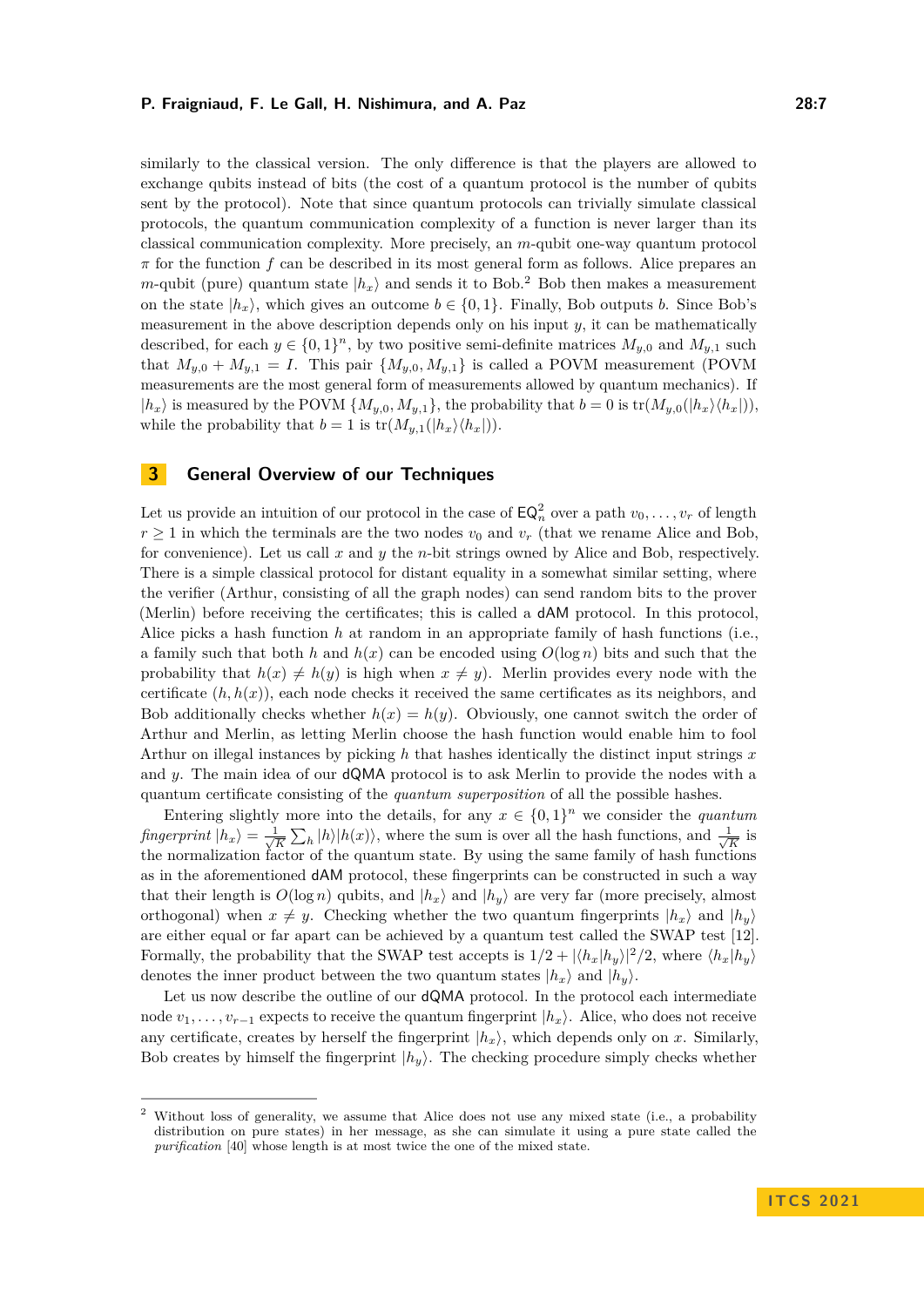### **28:8 Distributed Quantum Proofs for Replicated Data**

all these  $(r + 1)$  fingerprints are equal. This is done by applying the SWAP test to check whether the fingerprints owned by adjacent nodes are equal or not. There are however a few subtleties. In particular, since our analysis crucially requires that the SWAP tests do not overlap, for each node we need to decide whether it will perform the SWAP test with its right neighbor or its left neighbor. We do it in a randomized way and deal carefully with the conflicting choices that appear. For the case  $x = y$  all the SWAP tests then succeed with probability 1 and thus all the nodes accept.

For the case  $x \neq y$ , let us provide some intuition about why a prover cannot fool the nodes for convincing them to all accept. To simplify the description we assume below that  $|h_x\rangle$  and  $|h_y\rangle$  are orthogonal (instead of only almost orthogonal). If the prover was forced to send certificates restricted to *product states* of the form  $|g_1\rangle \otimes |g_2\rangle \otimes \cdots |g_{r-1}\rangle$  where  $|g_i\rangle$ is the state to the *j*th node, then a fairly straightforward argument would guarantee that, with large probability, at least one node rejects. Indeed, under the product states restriction, intuitively the best strategy for the prover to cheat is to send states "intermediate" between  $|h_x\rangle$  and  $|h_y\rangle$ , namely, to send the state  $|g_j\rangle = \cos(\pi j/2r)|h_x\rangle + \sin(\pi j/2r)|h_y\rangle$  to node  $v_j$ for each  $j \in \{1, \ldots, r-1\}$ . Then, the probability that all nodes accept when performing the SWAP tests would be roughly  $\prod_{j=1}^{r-1} (1/2 + |\langle g_j | g_{j+1} \rangle|^2 / 2) = 1 - \Omega(1/r)$ . The cheating prover could then be caught with probability  $\Omega(1/r)$ , and this probability can be amplified to  $\Omega(1)$ by asking the prover to send several copies of the certificates (amplification is possible since our protocol has perfect completeness).

The formal analysis of the protocol however faces several difficulties, which are mostly due to the nature of quantum computation, and are especially challenging to handle in the framework of distributed computation. For instance, quantum states cannot be duplicated (the "no-cloning Theorem"), which implies that a same quantum state cannot be used for parallel tests. Additionally, even sequential tests face the difficulty that the first test may collapse the quantum state, making the second test impossible to perform (or at least significantly complicating the analysis of the second test). Thus node  $v_i$  cannot perform the SWAP test with its two neighbors  $v_{i-1}$  and  $v_{i+1}$  simultaneously and (as already mentioned) we have to design carefully the protocol so that the SWAP tests do not overlap. A second, and much more problematic issue is that the non-trustable Merlin can send arbitrary certificates to the nodes for fooling them. In particular it is not restricted to send certificates that are product states. A priori, it may seem that the SWAP test is not strong enough to handle fooling strategies beyond product states. In this work we show that the SWAP test can actually detect such fooling strategies.

Specifically, our approach consists in considering the so-called *reduced states*, and to establish the following property of the SWAP test (cf. Lemma [5](#page-10-0) in Section [4\)](#page-8-0). If the SWAP test accepts with high probability when applied on the part of any two adjacent nodes in a (possibly non-product) global quantum state resulting from the certificates, then the two reduced states of that part (which is a bipartite state) must be close. As the two states  $|h_x\rangle$ and  $|h_y\rangle$  are very far apart when  $x \neq y$ , we can thus use this result to show that there is a good probability that the SWAP test rejects at some node. Moreover, using reduced states allows us to overcome other technical difficulties in the analysis of the (non-overlapping) SWAP tests we consider. Indeed, some form of average-case success probability of all the SWAP tests can be considered, instead of having to argue about the probability that all the SWAP tests individually accept.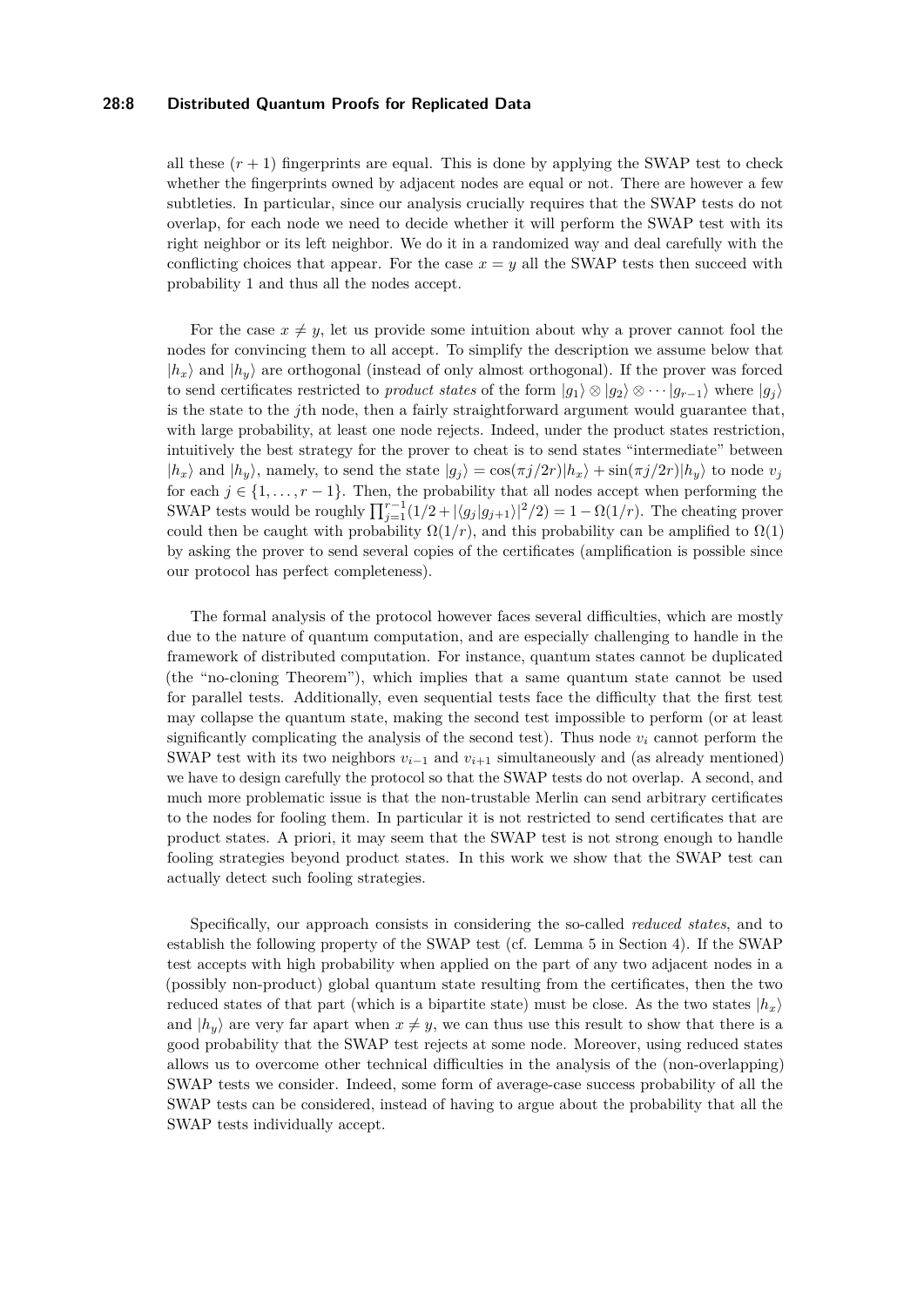# <span id="page-8-0"></span>**4 Quantum Distributed Proofs on Paths**

In this section we restrict ourselves to the case of a path  $v_0, \ldots, v_r$  of length  $r \geq 1$ , in which only the two extremities  $v_0$  and  $v_r$  are given inputs. This framework allows us to elaborate our main technique, that will be extended to arbitrary graphs in Section [5.](#page-12-0) Let  $x \in \{0,1\}^n$ be the input to  $v_0$ , and  $y \in \{0,1\}^n$  be the input to  $v_r$ . Our goal is to design a **dQMA** protocol to decide whether  $f(x, y) = 1$  or not, for some given Boolean function on  $\{0, 1\}^n \times \{0, 1\}^n$ .

We show the following general theorem that converts a one-way quantum communication complexity protocol into a quantum Merlin-Arthur protocol for the corresponding longdistance problem on the path. This theorem applies not only to one-sided-error protocols, but also to the two-sided-error case (with a logarithmic additional factor in the complexity).

- <span id="page-8-1"></span>**Find 1.** *Let*  $f: \{0,1\}^n \times \{0,1\}^n \rightarrow \{0,1\}$  *be a Boolean function.*
- *If f has a quantum one-way one-sided-error communication protocol transmitting at most q qubits, then there exists a 1-sided distributed quantum Merlin-Arthur protocol for f on the path of length r, with soundness*  $1/3$ *, using certificates of size*  $O(r^2q)$  *qubits, and* exchanging messages of length  $O(r^2(q + \log r))$  qubits.
- $\blacksquare$  *If*  $f$  *has a quantum one-way two-sided-error communication protocol transmitting at most q qubits, then, for any constant c, there exists a distributed quantum Merlin-Arthur protocol for f on the path of length r with completeness*  $1 - 1/n^c$ , *soundness*  $1/3$ *, using certificates of size*  $O(r^2q \log(n+r))$  *qubits, and exchanging messages of length*  $O(r^2q \log(n+r))$ *qubits.*

Using known results (cf. Section [2\)](#page-4-1) about one-way communication complexities of  $\mathsf{EQ}_n$ and  $\mathsf{HAM}^d_n$ , the following two results are direct applications of Theorem [1.](#page-8-1)

 $\triangleright$  **Corollary 2.** *There exists a one-sided quantum Merlin-Arthur protocol for*  $\mathsf{EQ}_n$  *in the path of length r* with soundness  $1/3$ , using certificates of size  $O(r^2 \log n)$  qubits, and exchanging *messages of length*  $O(r^2 \log(n+r))$  *qubits.*<sup>[3](#page-8-2)</sup>

 $\triangleright$  **Corollary 3.** For any  $c > 0$  and  $d > 0$ , there exists a quantum Merlin-Arthur protocol for  $HAM_n^d$  *in the path of length r with completeness*  $1-1/n^c$ , *soundness*  $1/3$ *, using certificates of* length  $O(r^2(\log n) \log(n+r))$  *qubits, and exchanging messages of length*  $O(r^2(\log n) \log(n+r))$ *qubits.*

The rest of this section is dedicated to proving Theorem [1.](#page-8-1) Let us first give an overview of the proof. In our dQMA protocol in the path, the verification algorithm performed by the nodes on the line is merely a simulation of a two-party one-way quantum communication complexity protocol  $\pi$  between Alice and Bob for the function  $f(x, y)$ , with the help of certificates provided by the prover. Specifically, every intermediate node  $v_1, \ldots, v_{r-1}$  expects to receive the quantum state sent by Alice to Bob in  $\pi$ , as certificate. Let us denote by  $|h_x\rangle$ this state, which depends on *x*. The right-end node  $v_r$  simulates the two-party protocol  $\pi$ using  $|h_x\rangle$  received from the left neighbor  $v_{r-1}$ , and applying Bob's measurement (i.e., the POVM measurement). If  $f(x, y) = 1$ , the prover honestly sends the desired state, and  $v_r$ accepts as it does receive  $|h_x\rangle$ . However, if  $f(x, y) = 0$ , then the malicious prover does not necessarily send a desired state. To catch the potentially malicious behavior of the prover on "illegal" instances (i.e., those for which  $f(x, y) = 0$ ), each intermediate node checks whether its local proof is "close to" the one of its right neighbor. This is performed by an application of the SWAP test.

<span id="page-8-2"></span><sup>&</sup>lt;sup>3</sup> Here we are using the fact that  $\log n + \log r$  is of the same order as  $\log(n + r)$  for conciseness.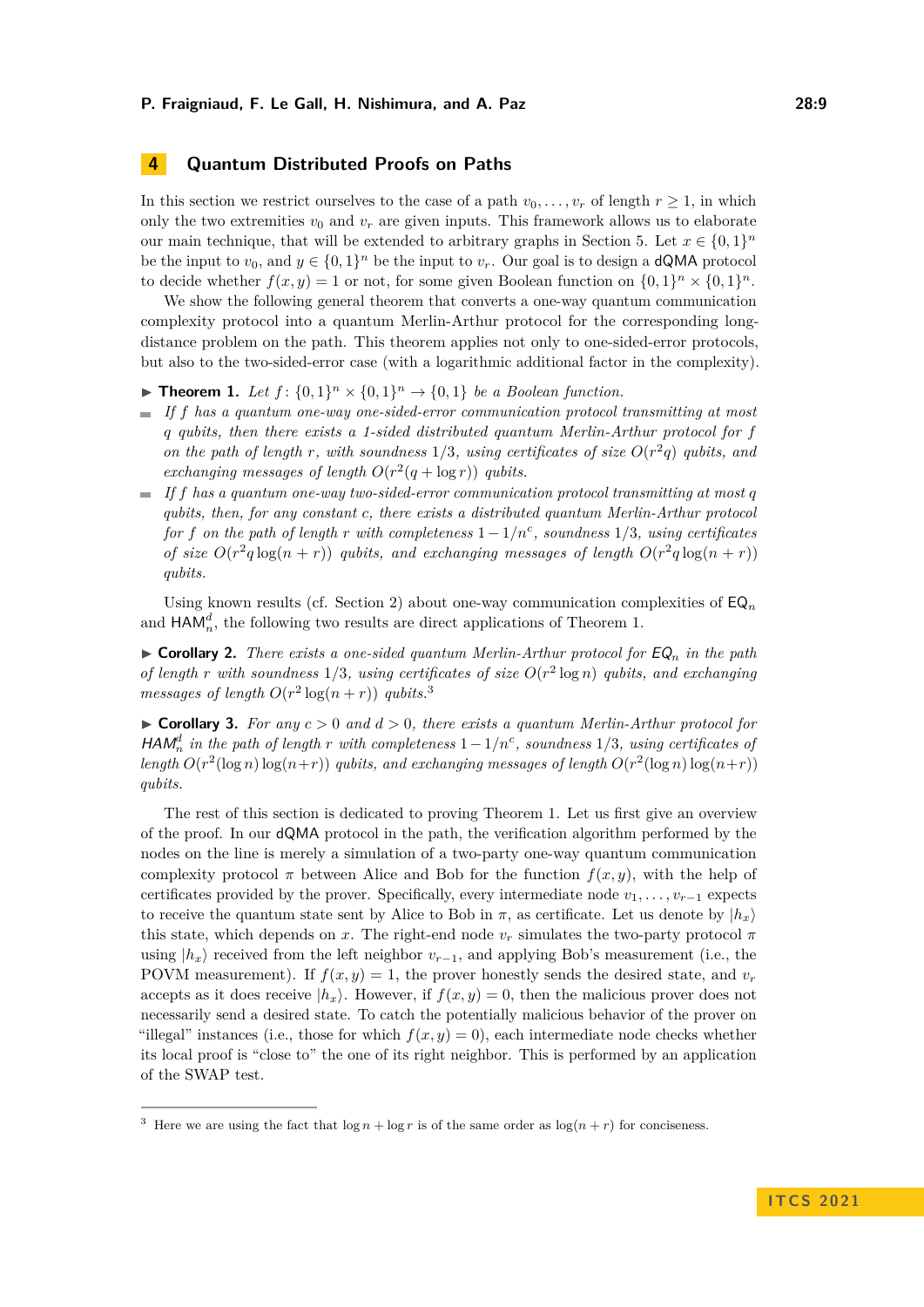### **28:10 Distributed Quantum Proofs for Replicated Data**

Section [4.1](#page-9-0) below describes in more detail how to construct the distributed quantum Merlin-Arthur protocol, denoted  $\mathcal{P}_{\pi}$ , from an arbitrary one-way quantum communication protocol  $\pi$  for the function f. Section [4.2](#page-9-1) analyzes the completeness and the soundness of the protocol  $\mathcal{P}_{\pi}$ . Finally, Section [4.3](#page-11-0) shows how to reduce the soundness error using "parallel repetitions" and how to apply this analysis to prove Theorem [1.](#page-8-1)

# <span id="page-9-0"></span>**4.1 A dQMA Protocol for the Path**

Let  $\varepsilon > 0$  be a constant, which will be fixed small enough later in the proof. Let  $\pi$  be a quantum one-way communication protocol for *f* transmitting at most *q* qubits, such that, for every input pair  $(x, y)$ , if  $f(x, y) = 1$  then  $\pi$  outputs 1 with probability at least  $1 - \varepsilon$ , and if  $f(x, y) = 0$  then  $\pi$  outputs 0 with probability at least 2/3. Let  $|h_x\rangle$  be the *q*-qubit (pure) state sent from Alice to Bob, and let  $\{M_{y,1}, M_{y,0}\}$  be the POVM measurement performed by Bob on  $|h_x\rangle$ , where  $M_{y,1}$  corresponds to the measurement result 1 (accept) and  $M_{y,0}$  to the measurement result 0 (reject). Our quantum Merlin-Arthur protocol  $\mathcal{P}_{\pi}$  is as follows.

**Protocol**  $\mathcal{P}_{\pi}$  for function *f* on input pair  $(x, y)$  in path  $v_0, \ldots, v_r$ :

- **1.** If  $f(x, y) = 1$  then the prover sends the quantum register  $R_j$  that has the state  $|h_x\rangle$  (or  $|h_x\rangle\langle h_x|$  as the mixed state representation) as certificate to each of the intermediate nodes  $v_j$ ,  $j \in \{1, \ldots, r-1\}.$
- **2.** The left-end node  $v_0$  prepares the state  $\rho_0 = |h_x\rangle\langle h_x|$  in quantum register  $R_0$ .
- **3.** For every  $j = 0, \ldots, r 1$ , the node  $v_j$  chooses a bit  $b_j$  uniformly at random, and sends its quantum register  $R_i$  to the right neighbor  $v_{i+1}$  whenever  $b_i = 0$ .
- **4.** For every  $j = 1, \ldots, r 1$ , if  $v_j$  receives a quantum register from its left neighbor  $v_{i-1}$ , and if  $b_i = 1$ , then  $v_i$  performs the SWAP test on the registers  $(R_{i-1}, R_i)$ , and accepts or rejects accordingly; Otherwise,  $v_j$  accepts.
- **5.** If the right-end node  $v_r$  receives a quantum register  $R_{r-1}$  from its left neighbor, then  $v_r$  performs the POVM measurement  $\{M_{y,1}, M_{y,0}\}$  corresponding to  $\pi$  applied to the state in  $R_{r-1}$ , and accepts or rejects accordingly; Otherwise,  $v_r$  accepts.

In the above protocol  $\mathcal{P}_{\pi}$ , the size of the quantum certificate that each node receives from the prover is at most *q*, and the length of the quantum message that each node sends to the neighbor is also at most *q*. In the next subsection, we prove that the above protocol has completeness  $1 - \varepsilon/2$  and soundness  $1 - 1/42r^2$ .

# <span id="page-9-1"></span>**4.2 Analysis of Protocol P***<sup>π</sup>*

For the analysis, we recall the SWAP test. The test is a protocol with a given input state on  $\mathcal{H} = \mathcal{H}_1 \otimes \mathcal{H}_2$ , where  $\mathcal{H}_1$  and  $\mathcal{H}_2$  are complex Euclidian spaces. Here, we consider  $\mathcal{H}_1$  and  $\mathcal{H}_2$  as quantum registers  $R_1$  and  $R_2$ .

**SWAP test** on a pure state  $|\psi\rangle$  on H, which is given in registers  $(R_1, R_2)$ .

- **1.** Prepare the single-qubit state  $|+\rangle = \frac{1}{\sqrt{2}}$  $\frac{1}{2}(|0\rangle + |1\rangle)$  in register  $R_0$ .
- **2.** If the content of  $R_0$  is 1, then apply the swap operator  $S$  on the state  $|\psi\rangle$  in registers  $(R_1, R_2)$ , where *S* is defined by  $S(|j_1\rangle|j_2\rangle) = |j_2\rangle|j_1\rangle$ (namely,  $S$  swaps register  $R_1$  and register  $R_2$ ).
- **3.** Apply the Hadamard operator  $H = \frac{1}{4}$  $\frac{1}{2}$  $\left(\begin{smallmatrix} 1 & 1 \\ 1 & -1 \end{smallmatrix}\right)$  on the state in register *R*0, and measure the content in the standard basis. Accept if the content is 0, and reject otherwise.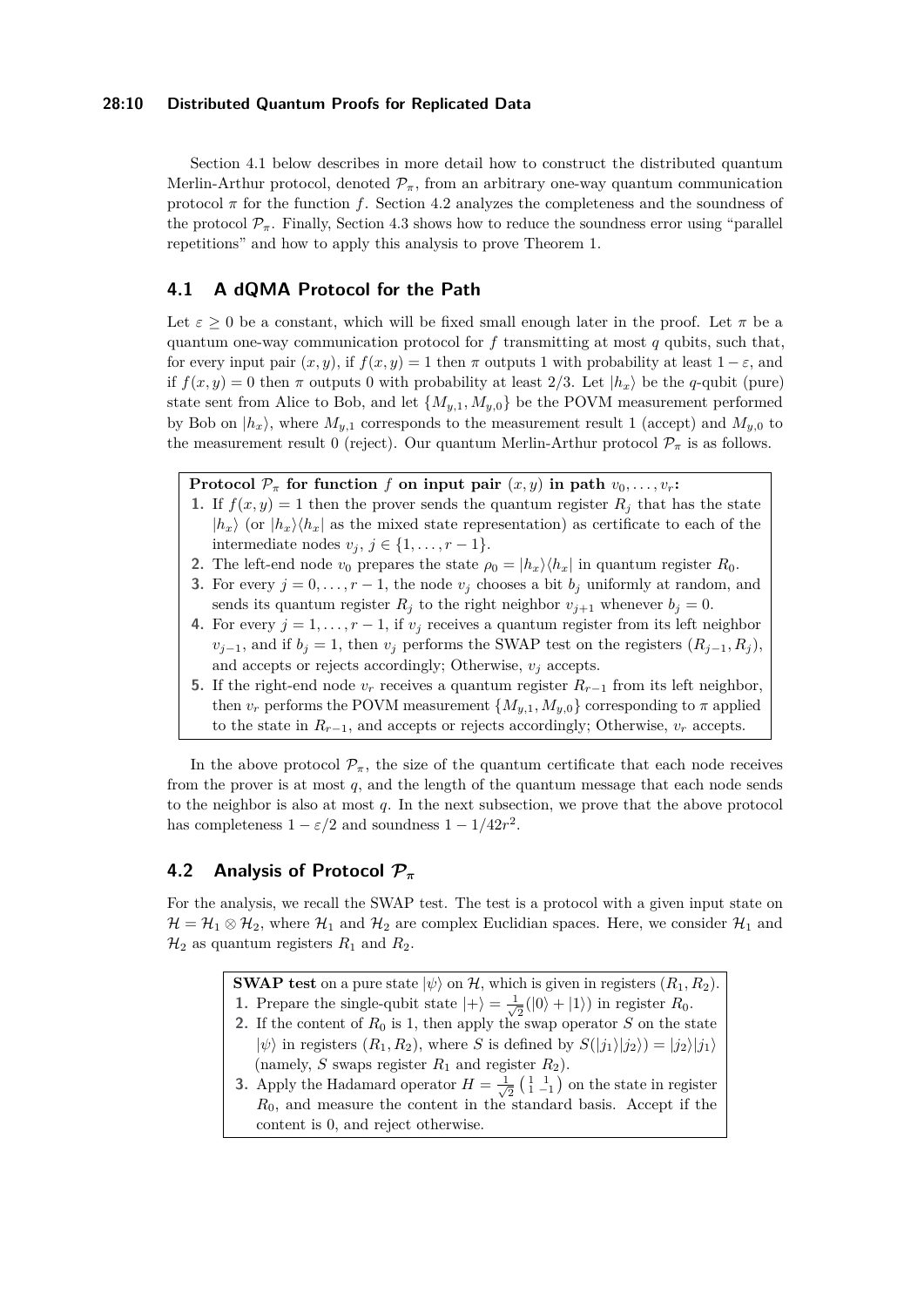**Completeness.** The following lemma is a direct consequence of the definition of the SWAP test. Here,  $\mathcal{H}_S$  is the symmetric subspace in  $\mathcal{H}$  (namely, the subspace spanned by the states invariant by the swap operator *S*, or equivalently, the eigenstates of *S* with eigenvalue 1), and  $\mathcal{H}_A$  is the anti-symmetric subspace in H (namely, the subspace spanned by the eigenstates of *S* with eigenvalue  $-1$ ). Note that any state in H is represented as the superposition of a state in  $\mathcal{H}_S$  (symmetric state) and a state in  $\mathcal{H}_A$  (anti-symmetric state) as the swap operator *S* is a Hermitian matrix that only has +1 and −1 eigenvalues.

<span id="page-10-1"></span>**Example 4.** Assume that  $|\psi\rangle = \alpha |\psi_S\rangle + \beta |\psi_A\rangle$  where  $|\psi_S\rangle \in \mathcal{H}_S$  and  $|\psi_A\rangle \in \mathcal{H}_A$ . Then, *the SWAP test on input*  $|\psi\rangle$  *accepts with probability*  $|\alpha|^2$ .

For the completeness, assume  $f(x, y) = 1$ . The prover then sends  $|h_x\rangle$  to all the intermediate nodes. Then, all the nodes except the right-end node have  $|h_x\rangle$ . By Lemma [4,](#page-10-1) all the SWAP tests done in Step 4 are accepted with probability 1 (note that  $|h_x\rangle \otimes |h_x\rangle$ is a symmetric state). Furthermore, the right-end node accepts with probability at least  $(1 - \varepsilon)/2 + 1/2 = 1 - \varepsilon/2$  as  $v_r$  can receive  $|h_x\rangle$  and simulate  $\pi$  with probability 1/2 and accepts otherwise in Step 5.

**Soundness.** The following lemma presents a crucial property of the SWAP test: its applicability for checking whether the two *reduced* states are close. It is a trace-distance version of a lemma by Rosgen [\[44,](#page-19-0) Lemma 5.1]. Here, a reduced state intuitively represents the local information on its own quantum system, by disregarding the outside systems. Note that the trace distance between two quantum states  $\rho$  and  $\sigma$  is characterized as  $dist(\rho, \sigma) = \max_M tr(M(\rho - \sigma))$ , where the maximization is taken over all positive semi-definite matrices  $M$  such that  $M \leq I$ .

<span id="page-10-0"></span>**► Lemma 5.** Let  $z \ge 1$ , and assume that the SWAP test on input  $\rho$  in the input register  $(R_1, R_2)$  *accepts with probability*  $1 - 1/z$ *. Then,*  $dist(\rho_1, \rho_2) \leq 2/\sqrt{z} + 1/z$ *, where*  $\rho_j$  *is the reduced state on R<sup>j</sup> of ρ. Moreover, if the SWAP test on input ρ accepts with probability 1, then*  $\rho_1 = \rho_2$  *(and hence* dist $(\rho_1, \rho_2) = 0$ *).* 

For the soundness, let  $(x, y)$  be any pair such that  $f(x, y) = 0$ .

<span id="page-10-2"></span>▶ **Lemma 6.** *For every*  $j \in \{1, \ldots, r\}$ *, let*  $F_j$  *be the event that*  $v_j$  *performs the local test (SWAP or POVM) in Protocol*  $P_{\pi}$ *, and let*  $E_j$  *be the event that this local test rejects. Then we have*  $\sum_{j=1}^{r} \Pr[E_j | F_j] \ge \frac{1}{21r}$ .

**Proof.** Let  $\alpha_j = \Pr[E_j | F_j]$ . Then, for every  $j \in \{1, \ldots, r\}$ ,  $\Pr[\overline{E_j} | F_j] = 1 - \alpha_j$ , where we note that the complementary event  $\overline{E_i}$  for  $j = 1, \ldots, r - 1$  is the event where the SWAP test on the two *q*-qubit states  $\rho_{j-1}$  and  $\rho_j$  accepts, and  $\overline{E_r}$  represents the event that the result of the POVM measurement is 1 (accept), which corresponds to the POVM element  $M_{y,1}$ . By Lemma [5,](#page-10-0) the trace distance dist between the reduced *q*-qubit states  $\rho_{i-1}$  on  $v_{i-1}$  and  $\rho_i$  on  $v_i$  is

$$
\text{dist}(\rho_{j-1},\rho_j)\leq \left\{\begin{array}{cc}\frac{2}{\sqrt{1/\alpha_j}}+\frac{1}{1/\alpha_j}&\text{if }\alpha_j\neq 0\\0&\text{otherwise}\end{array}\right.
$$

and thus  $\text{dist}(\rho_{j-1}, \rho_j) \leq 3\sqrt{\alpha_j}$ . Then, by the triangle inequality,

$$
\mathsf{dist}(\rho_0,\rho_{r-1})\leq \sum_{j=1}^{r-1}\mathsf{dist}(\rho_{j-1},\rho_j)\leq 3\sum_{j=1}^{r-1}\sqrt{\alpha_j}.
$$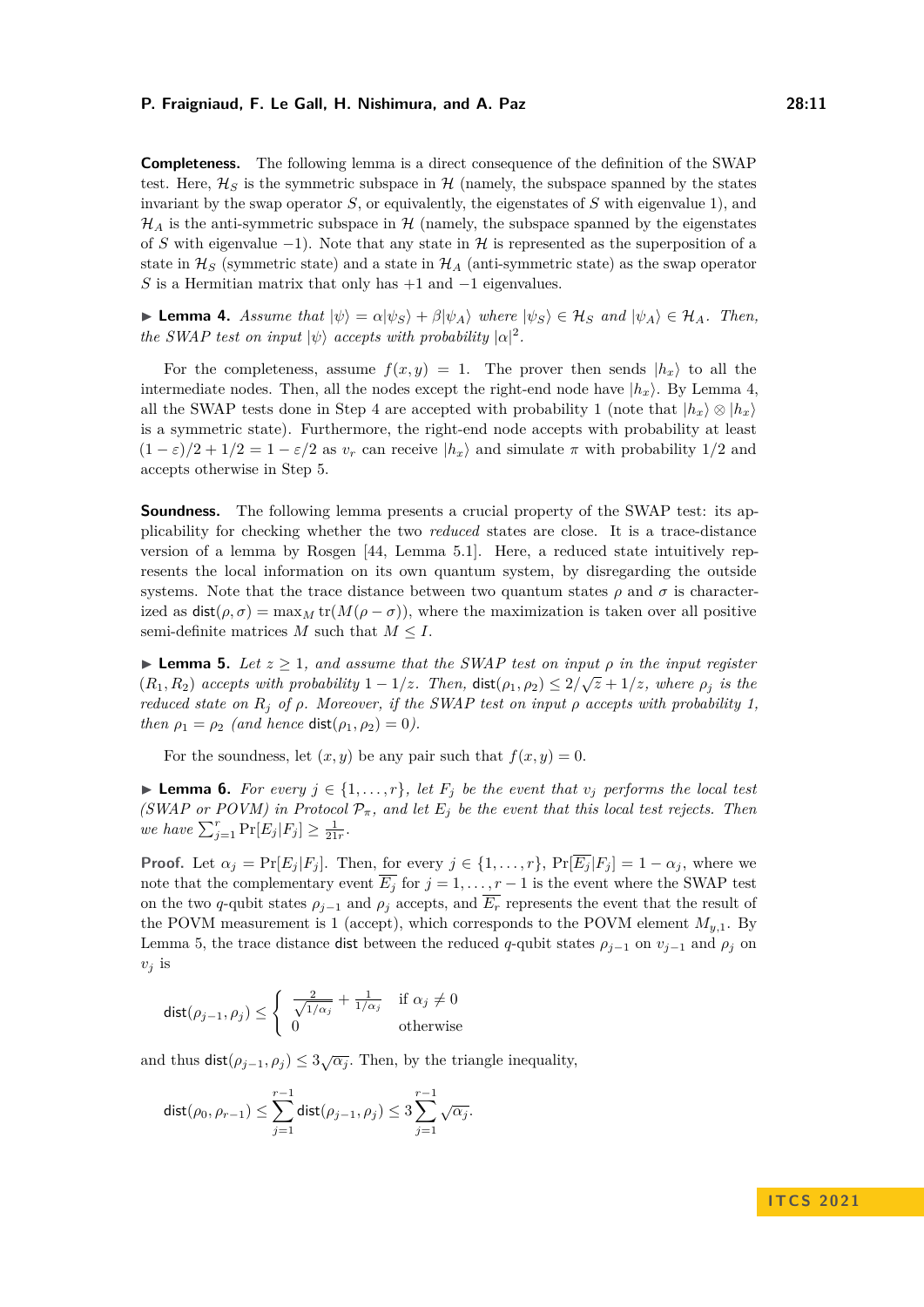#### **28:12 Distributed Quantum Proofs for Replicated Data**

For  $Pr[E_r|F_r]$ , the soundness of  $\pi$  promises that the probability that the test  $\{M_{u,1}, M_{u,0}\}$ rejects  $\rho_0 = |h_x\rangle\langle h_x|$  is at least 2/3, i.e.,  $tr(M_{y,0}\rho_0) \geq 2/3$ . Hence,

$$
\alpha_r = \Pr[E_r | F_r] = \text{tr}(M_{y,0}\rho_{r-1}) \ge \frac{2}{3} - \text{dist}(\rho_0, \rho_{r-1}) \ge \frac{2}{3} - 3\sum_{j=1}^{r-1} \sqrt{\alpha_j},
$$

*.*

where the first inequality comes from the characterization of dist on indistinguishability of two states, that is,  $|\text{tr}(M_{y,0}\rho_0) - \text{tr}(M_{y,0}\rho_{r-1})| \leq \text{dist}(\rho_0, \rho_{r-1})$ . Thus, we have

$$
3\sum_{j=1}^{r} \sqrt{\alpha_j} \ge \alpha_r + 3\sum_{j=1}^{r-1} \sqrt{\alpha_j} \ge \frac{2}{3}
$$

By the Cauchy-Schwarz inequality,

$$
\sqrt{r}\sqrt{\sum_{j=1}^r \alpha_j} \ge \sum_{j=1}^r \sqrt{\alpha_j},
$$

and thus we have

$$
\sum_{j=1}^{r} \alpha_j \ge \left(\frac{2}{9\sqrt{r}}\right)^2 \ge \frac{1}{21r}.
$$

In Steps 4 and 5, node  $v_j$ ,  $1 \leq j \leq r$ , performs the local test (SWAP or POVM) with probability at least  $1/4$  (more precisely,  $v_j$ ,  $1 \leq j \leq r-1$ , performs the SWAP test with probability  $1/4$  and  $v_r$  performs the POVM with probability  $1/2$ ). It follows that, for every  $j \in \{1, \ldots, r\}$ , the event  $F_j$  occurs in at least  $(1/4) \times 2^r$  outcomes of all the  $2^r$  possible outcomes  $b_0 \cdots b_{r-1}$  that can be obtained in Step 3. Here, we consider any fixed outcomes  $b_0 \cdots b_{r-1}$  that induce *k* events  $F_{j_1}, F_{j_2}, \ldots, F_{j_k}$  with  $k \neq 0$  where we note that  $0 \leq k \leq \lfloor r/2 \rfloor$ in general. The probability that some node rejects in Steps 4 or 5 *under this outcome* is

$$
\Pr[\left\{ \left| F_{t=1}^k E_{j_t} \right| \wedge_{i'=1}^k F_{j_{i'}} \right] \ge \frac{1}{\lfloor r/2 \rfloor} \sum_{i=1}^k \Pr[E_{j_i} | \wedge_{i'=1}^k F_{j_{i'}}] = \frac{1}{\lfloor r/2 \rfloor} \sum_{i=1}^k \Pr[E_{j_i} | F_{j_i}],
$$

where the inequality follows from  $k \Pr[\vee_{t=1}^k E_{j_t}] = \sum_{i=1}^k \Pr[\vee_{t=1}^k E_{j_t}] \geq \sum_{i=1}^k \Pr[E_{j_i}]$  and  $k \leq \lfloor r/2 \rfloor$ , and the equality comes from the fact that each  $F_{j_i}$  and  $E_{j_i}$  are independent from all the other event  $F_{j_i}$ , with  $i' \neq i$  (note that  $|j_{i'} - j_i| \geq 2$  since  $F_{j-1}$  and  $F_j$  never occur at the same time). As each outcome occurs with probability  $1/2^r$ , the probability that some node rejects in Steps 4 or 5 is at least

$$
\frac{1}{2^r} \cdot [(1/4) \cdot 2^r] \cdot \frac{1}{\lfloor r/2 \rfloor} \sum_{j=1}^r \Pr[E_j | F_j] \ \geq \ \frac{1}{2r} \sum_{j=1}^r \Pr[E_j | F_j] \ \geq \ \frac{1}{2r} \cdot \frac{1}{21r} = \frac{1}{42r^2},
$$

where the second last inequality comes from Lemma [6.](#page-10-2)

# <span id="page-11-0"></span>**4.3 Proof of Theorem [1](#page-8-1)**

So far, we have shown that the protocol  $\mathcal{P}_{\pi}$  has a completeness parameter very close to 1, but high soundness error. To establish Theorem [1,](#page-8-1) we need to reduce the soundness error without degrading the completeness too much. This is achieved via a form of parallel repetition of  $\mathcal{P}_{\pi}$ , by taking the logical conjunction of the outputs obtained by repetitions. The protocol resulting from *k* repetitions of  $\mathcal{P}_{\pi}$  is denoted by  $\mathcal{P}_{\pi}[k]$ , and works as follows.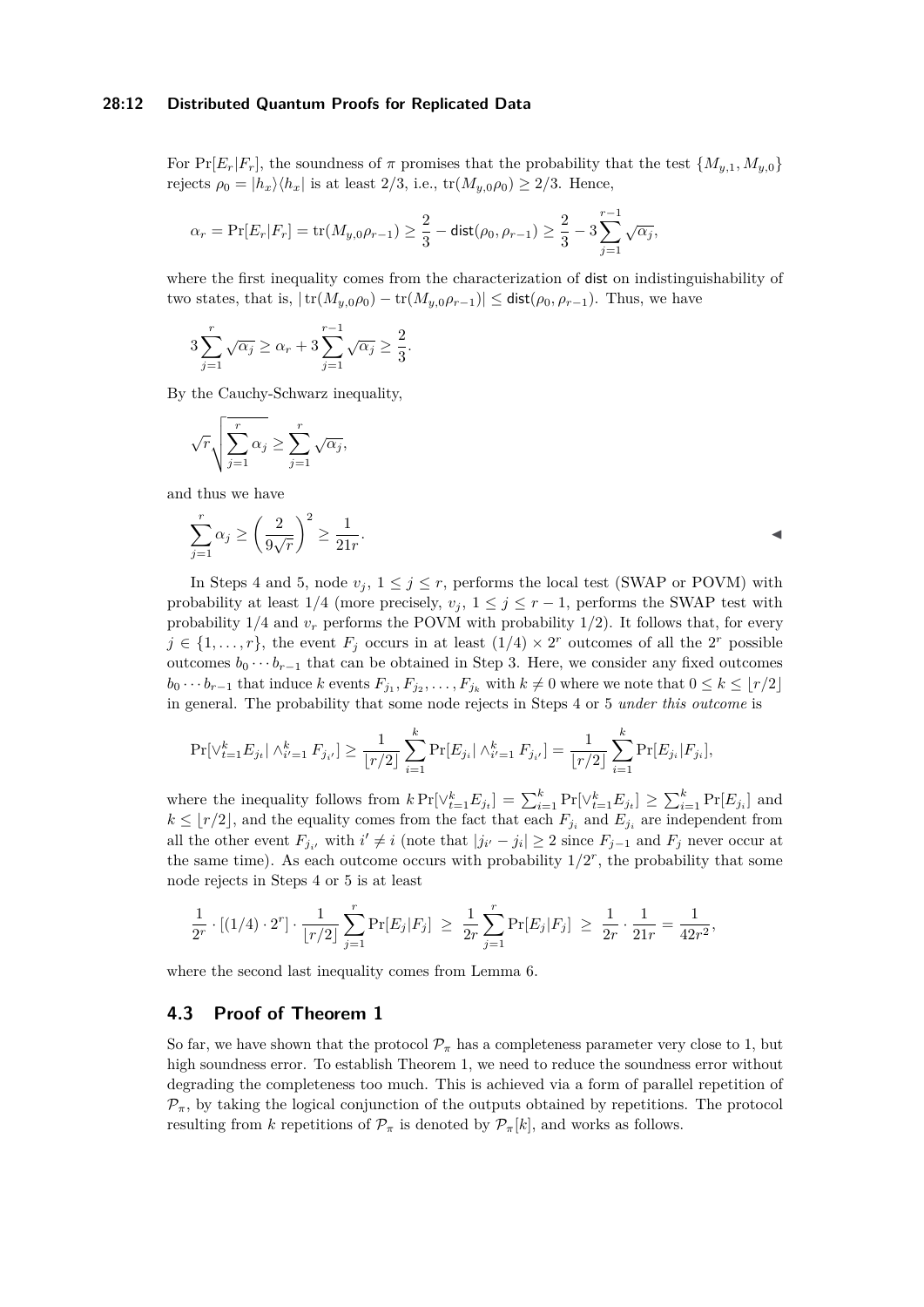**Protocol**  $\mathcal{P}_{\pi}[k]$ : Soundness reduction of Protocol  $\mathcal{P}_{\pi}$ 

- **1.** If  $f(x, y) = 1$  then the prover sends the *k* quantum registers  $R_{i,i}$  ( $i = 1, \ldots, k$ ), each of which has a state  $|h_x\rangle$  as certificate, to each of the intermediate nodes  $v_j$ , *j* ∈ {1, . . . , *r* − 1}.
- **2.** The left-end node  $v_0$  prepares the *k* quantum registers  $R_{0,i}$ , each of which has  $|h_x\rangle$ .
- **3.** For every  $j = 0, \ldots, r 1$ , the node  $v_j$  chooses a *k*-bit string  $b_{j,1} \cdots b_{j,k}$  uniformly at random, and sends  $R_{j,i}$ , together with the index *i*, to its right neighbor  $v_{j+1}$ whenever  $b_{i,i} = 0$ .
- **4.** For every  $j = 1, \ldots, r 1$  and for every  $i = 1, \ldots, k$ , if the node  $v_j$  receives an index *i*, and if  $b_{j,i} = 1$ , then  $v_j$  performs the SWAP test on  $(R_{j-1,i}, R_{j,i})$ . Node  $v_j$ rejects whenever at least one of the performed SWAP tests rejects, and it accepts otherwise.
- **5.** If the right-end node  $v_r$  receives an index  $i \in \{1, \ldots, k\}$ , then it performs the POVM measurement  $\{M_{y,1}, M_{y,0}\}$  corresponding to  $\pi$  applied to the state in  $R_{r-1,i}$ . Node  $v_r$  rejects if at least one of the performed POVM measurements rejects, and it accepts otherwise.

Protocol  $\mathcal{P}_{\pi}[k]$  has completeness  $(1 - \varepsilon/2)^k$ , that is, the completeness has not reduced much whenever  $\varepsilon$  is small. By a similar analysis of standard error reduction techniques for quantum Merlin-Arthur games as the analysis in [\[3,](#page-16-4) [29\]](#page-18-16), one can show that  $\mathcal{P}_{\pi}[k]$  has soundness  $(1-1/42r^2)^k$ . By choosing  $k = 84r^2$ , the resulting protocol  $\mathcal{P}_{\pi}[k]$  has completeness 1 − 42 $r^2$ ε and soundness error  $(1/e)^2 < 1/3$ , while the size of the certificates is  $O(r^2q)$  qubits, and the length of the message exchanged between neighbors is  $O(r^2(q + \log r))$  (where the additional term log *r* comes from the index to the right neighbor in Step 3 of  $\mathcal{P}_{\pi}[k]$ .

Theorem [1](#page-8-1) can now be easily derived from the above analysis. For the first part of the theorem, where f is having a one-sided-error one-way protocol  $\pi$ , simply use the protocol  $\mathcal{P}_{\pi}$ from Section [4.1](#page-9-0) with  $\varepsilon = 0$ . The result then follows from the analysis of Section [4.2](#page-9-1) and from the above discussion about soundness reduction.

For the case of second part of the theorem, where *f* is having a two-sided-error one-way protocol, we repeat the protocol  $\pi$  for  $O(\log(n+r))$  times and using *majority voting* to get a protocol that correctly computes the value of the function with probability at least  $1 - 1/42n^c r^2$ . The protocol  $\pi$  of Section [4.1](#page-9-0) can thus be chosen with  $\varepsilon = 1/42n^c r^2$ , with message size  $O(q \log(n+r))$ . The result then follows similarly.

# <span id="page-12-0"></span>**5 Certifying Equality in General Graphs**

We now extend our protocol for checking equality between *n*-bit strings  $x_1, \ldots, x_t$  stored at  $t \geq 2$  distinct nodes  $u_1, \ldots, u_t$  of a connected simple graph *G*. We first show how to reduce the problem to trees of a specific structure, and then present a protocol for trees.

# **5.1 Reduction to Trees**

Let  $G = (V, E)$  be a connected simple graph, and let  $u_1, \ldots, u_t$  be  $t \geq 2$  distinct nodes of  $G$ . Assume, without loss of generality, that  $u_1$  is the most central node among them, i.e., it satisfies  $\max_{i=1,\dots,t} \text{dist}_G(u_1, u_i) = \min_{j=1,\dots,t} \max_{i=1,\dots,t} \text{dist}_G(u_j, u_i)$ . Let  $r = \max_{i=1,\dots,t} \text{dist}_G(u_1, u_i)$  be the *radius* of the *t* terminals  $u_1, \dots, u_t$ . We construct a tree *T* rooted at  $u_1$ , that has all terminals as leaves, maximum degree  $t$  and depth at most  $r + 1$  (see Figure [1\)](#page-13-0). To this end, start with a BFS tree  $T'$  in  $G$ , rooted at  $u_1$ . Truncate the tree at each terminal  $u_i$  that does not have any terminal as successors, thus limiting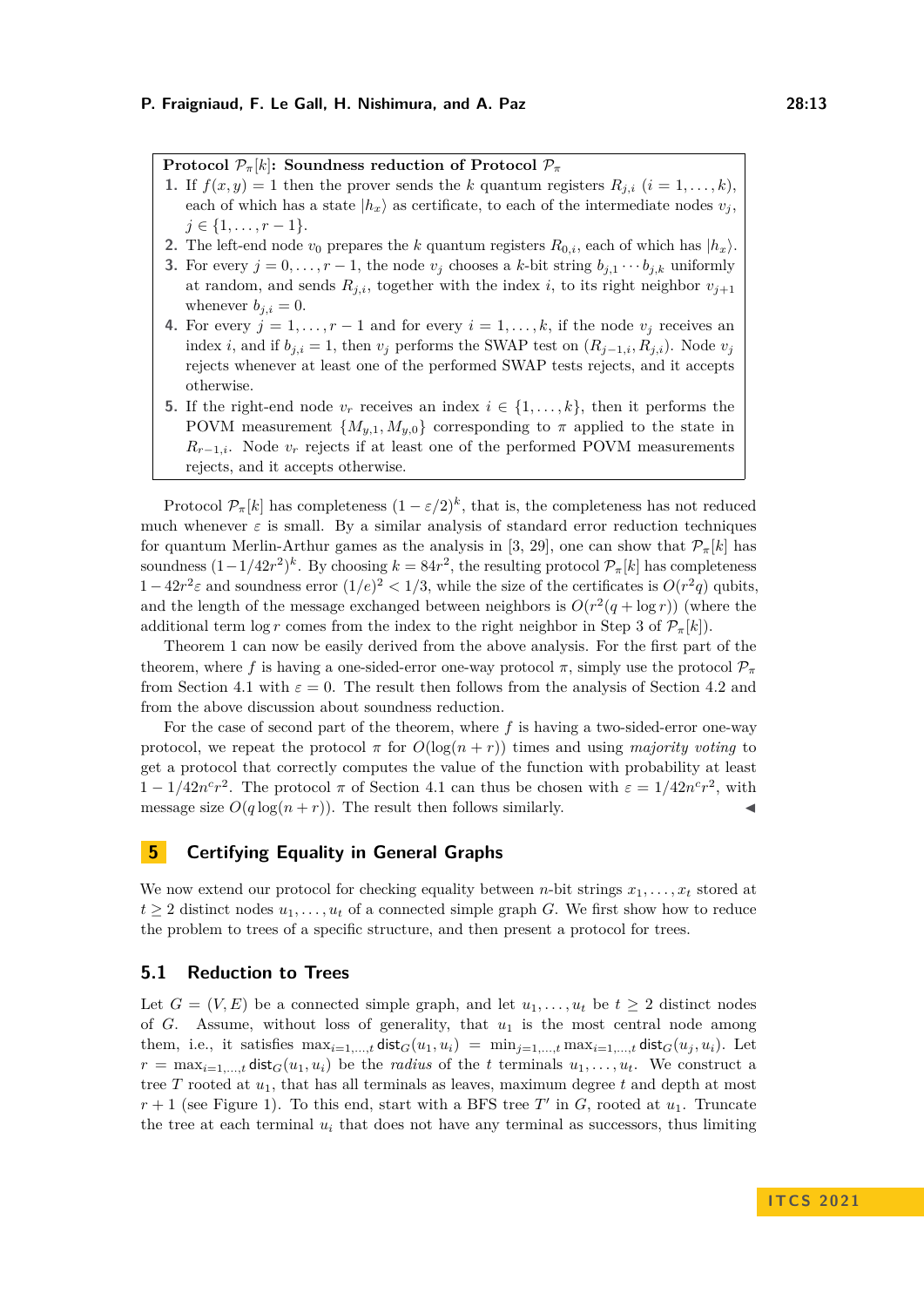<span id="page-13-0"></span>

**Figure 1** The construction of a spanning tree: a graph *G* (left) and its corresponding spanning tree *T* (right). Terminals are marked by squares, and *c* is the root. Node *b* (resp. *c*), which was a terminal, is replaced by a non-terminal node  $b'$  (resp.  $c'$ ), while the other terminals are leaves in the tree so they remain unmodified.

the depth to  $r$  and the degree to  $t$ . For every terminal  $u_i$  that is not a leaf, including  $u_1$ , replace  $u_i$  with a node  $u'_i$ , and connect  $u_i$  to  $u'_i$  as a leaf, where the input  $x_i$  stays at  $u_i$ this guarantees that all inputs are now on leaves, the same degree bound holds, and the depth is increased by at most 1.

While *T* is not a sub-tree of *G*, we can easily emulate an algorithm or a labeling scheme designed for *T*, in *G* (specifically, in *T*<sup> $\prime$ </sup>). To this end, every internal terminal  $u_i$  in *T*<sup> $\prime$ </sup> simulates the behavior of  $u_i$  itself, and also of  $u'_i$ . The following lemma is using classical assumptions of network computing (see, e.g., [\[42\]](#page-18-17)) and can be proved using standard techniques (see, e.g.,  $[35]$ ). We refer to the tree *T* in the construction described above.

<span id="page-13-1"></span>**Example 7.** For any graph  $G = (V, E)$  with nodes IDs taken in a range polynomial in  $|V|$ , *there is a deterministic distributed Merlin-Arthur protocol for the tree T using certificates on*  $O(\log |V|)$  *bits.* 

The term *deterministic* in the above lemma means that the verification process is deterministic, which implies perfect completeness and perfect soundness (i.e., soundness error 0). Roughly speaking, in this protocol each non-tree node will have a (non-quantum) label indicating its distance from the tree, and each tree node will have as label its depth in the tree, the ID of its parent, and the ID of the root.

# **5.2 Certifying Equality in Trees**

Based on our tree construction from a graph and Lemma [7,](#page-13-1) we can restrict our attention to the case in which the *t* terminals  $u_1, \ldots, u_t$ , who hold the *n*-bit strings  $x_1, \ldots, x_t$ , belong to a tree *T* rooted at  $u_1$ , of depth equal to  $r + 1$ , where *r* is the radius of the terminals, with maximum degree  $t$ , and with leaves  $u_2, \ldots, u_t$ . Moreover, we assume that the root  $u_1$  itself is of degree 1 due to our tree construction. We present a distributed quantum Merlin-Arthur protocol for the equality function  $\mathsf{EQ}_n^t$  in this setting, and hence prove our main result.

<span id="page-13-2"></span>**Findment 8.** There is a distributed quantum Merlin-Arthur protocol on  $T$  for  $EQ_{n}^{t}$  between *t terminals of radius r, with perfect completeness, soundness*  $1/3$ *, certificate size*  $O(t r^2 \log n)$ *qubits, and message length*  $O(t r^2 \log(n+r))$  *qubits.* 

**Proof.** Let  $\pi$  be a one-way communication protocol for  $\mathsf{EQ}_n$  transmitting  $m = O(\log n)$  qubits such that, for every input pair  $(x, y)$ , if  $x = y$  then  $\pi$  outputs 1 with probability 1 and if  $x \neq y$  then  $\pi$  outputs 0 with probability at least 2/3 (such a protocol exists, as mentioned in Section [2\)](#page-4-1). For input  $(x, y)$ , let  $|h_x\rangle$  be the quantum message from Alice to Bob in  $\pi$ , and let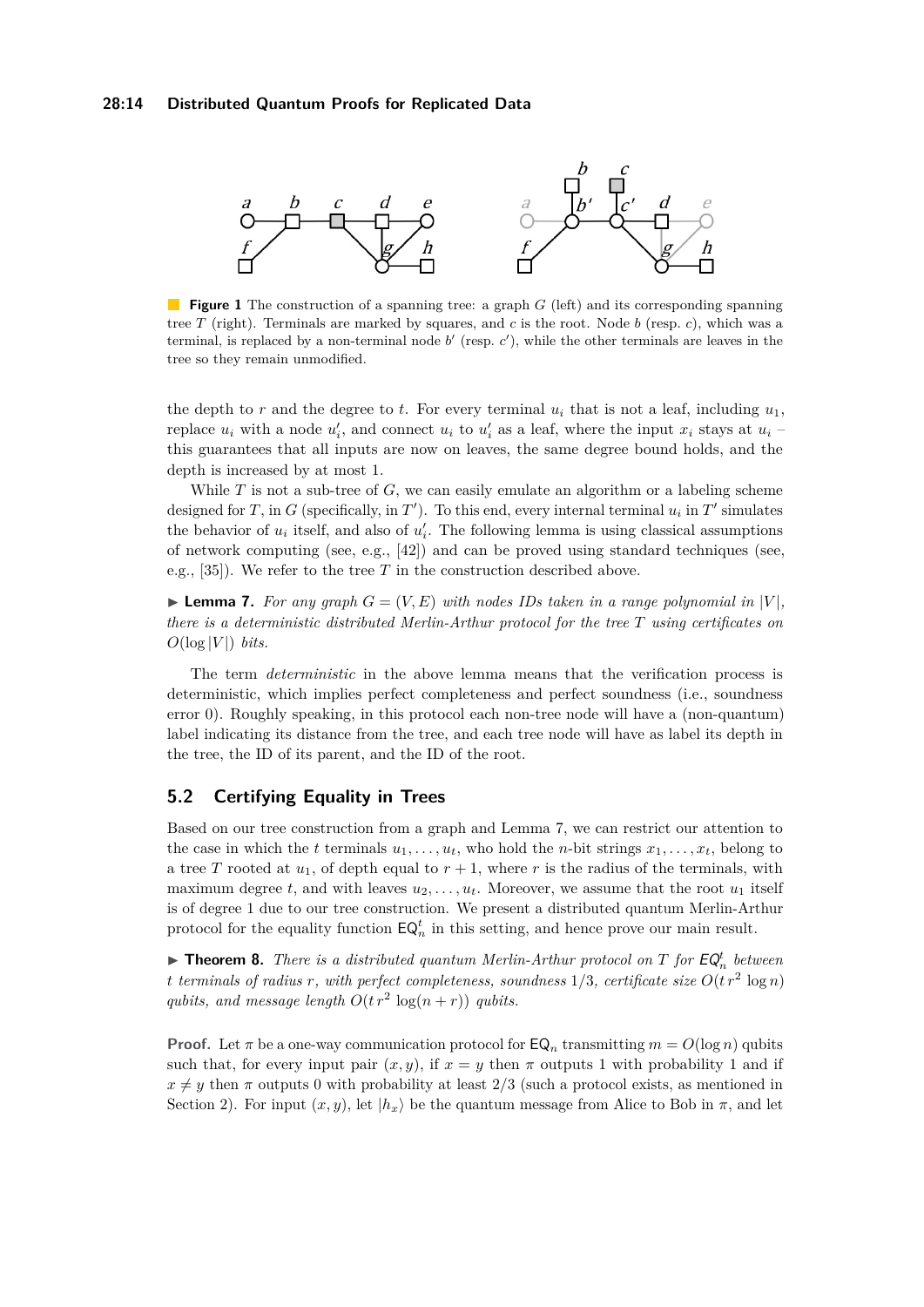${M_{y,1}, M_{y,0}}$  be the POVM measurement done by Bob on  $|h_x\rangle$  in  $\pi$ , where  $M_{y,1}$  corresponds to the measurement result 1 (accept), and  $M_{y,0}$  corresponds to the measurement result 0 (reject), respectively. Our quantum Merlin-Arthur protocol is as follows.

# $\mathsf{Protocol} \ \mathcal{P}(\mathsf{EQ}_n^t) \ \mathsf{for} \ \mathsf{equality} \ \mathsf{in} \ \mathsf{trees}$

- **1.** If  $\mathsf{EQ}_n^t(x_1,\ldots,x_t)=1$  then the prover sends an *m*-qubit state equal to  $|h_{x_1}\rangle$  to each of the nodes *v* that have no input.
- **2.** For every  $i \in \{1, \ldots, t\}$ , node  $u_i$  prepares the *m*-qubit state  $|h_{x_i}\rangle$ .
- **3.** Every non-root node *v* of the tree chooses a bit  $b_v$  uniformly at random. If  $b_v = 0$ , then *v* sends its *m*-qubit state to its parent in *T*.
- **4.** For every non-terminal node *v*, if *v* receives a state from the children, and if  $b_v = 1$ , then *v* performs the SWAP test on the 2*m*-qubit state that consists of the *m*-qubit state received from the prover and an *m*-qubit state received from the children, which is chosen uniformly at random if he/she receives multiple *m*-qubit states from the children, and accepts or rejects accordingly. Otherwise, *v* accepts.
- **5.** If the root node *u*<sup>1</sup> receives a state from its children, then *u*<sup>1</sup> performs the POVM measurement  $\{M_{x_1,1}, M_{x_1,0}\}$  on an *m*-qubit state received from the children, which is chosen uniformly at random if he/she receives multiple *m*-qubit states from the children, and accepts or rejects accordingly. Otherwise,  $u_1$  accepts.

The perfect completeness trivially holds since every local test yields acceptance with certainty. For the soundness, if  $\mathsf{EQ}_n^t(x_1,\ldots,x_t) = 0$  then there is a leaf  $u_i, i > 1$ , with  $x_i \neq x_1$ . Then, we can perform almost the same analysis as in Section [4,](#page-8-0) but for the path connecting  $u_1$  and  $u_i$  in  $T$ . The only difference is the probability that each local test occurs; it is at least  $1/4$  in the analysis of  $\mathcal{P}_{\pi}$  done in Section [4,](#page-8-0) while it is at least  $(1/4) \cdot (1/t)$  in the protocol  $\mathcal{P}(\mathsf{EQ}_n^t)$  we are now considering, as every non-terminal node  $v_j$  or  $u_1$  on the path chooses the *m*-qubit state from the child on the path uniformly at random from the multiple *m*-qubit states (possibly) sent from all the children. Hence,  $P(\mathsf{EQ}_n^t)$  has soundness error  $1 - O(1/tr^2)$ . The proof is completed by performing  $O(tr^2)$  parallel repetitions of  $\mathcal{P}(\mathsf{EQ}_n^t)$ for error reduction, similarly to the  $O(r^2)$  parallel repetitions of  $\mathcal{P}_{\pi}$  in Section [4.](#page-8-0)

**I** Remark. Using Lemma [7,](#page-13-1) we get that, up to adding  $O(\log |V|)$  classical bits in the certificates of the nodes, Theorem [8](#page-13-2) can be extended to the case where the terminals are in a connected graph  $G = (V, E)$ .

# <span id="page-14-0"></span>**6 Classical Lower Bounds**

In this section, we show that non-quantum distributed Merlin-Arthur (dMA) protocols for distant EQ require certificates of linear size. In fact, we establish a more general lower bound which applies to all functions *f* with large fooling set, even using shared randomness. In addition, the bound holds for settings which allow the graph nodes to have multiple communication rounds among them, after receiving the certificates and before deciding if they finally accept (see, e.g., [\[19,](#page-17-17) [41\]](#page-18-18)).

For the lower bound, it is sufficient to consider the path  $v_0, \ldots, v_r$  in which  $v_0$  and  $v_r$  are provided with inputs *x* and *y*, respectively.

<span id="page-14-1"></span>▶ **Theorem 9.** *Let*  $r \geq 2\mu + 1$ *, and let*  $f(x, y)$  *be any Boolean function with a* 1*-fooling set of size at least k. Let* P *be a classical Merlin-Arthur protocol for f in a path of r edges, with µ rounds of communication among the nodes, shared randomness, certificates of size*  $\lfloor \frac{1}{2\mu} \log(k-1) \rfloor$  *bits, and completeness*  $1 - p$ *. Then* P *has soundness error at least*  $1 - 2p$ *.*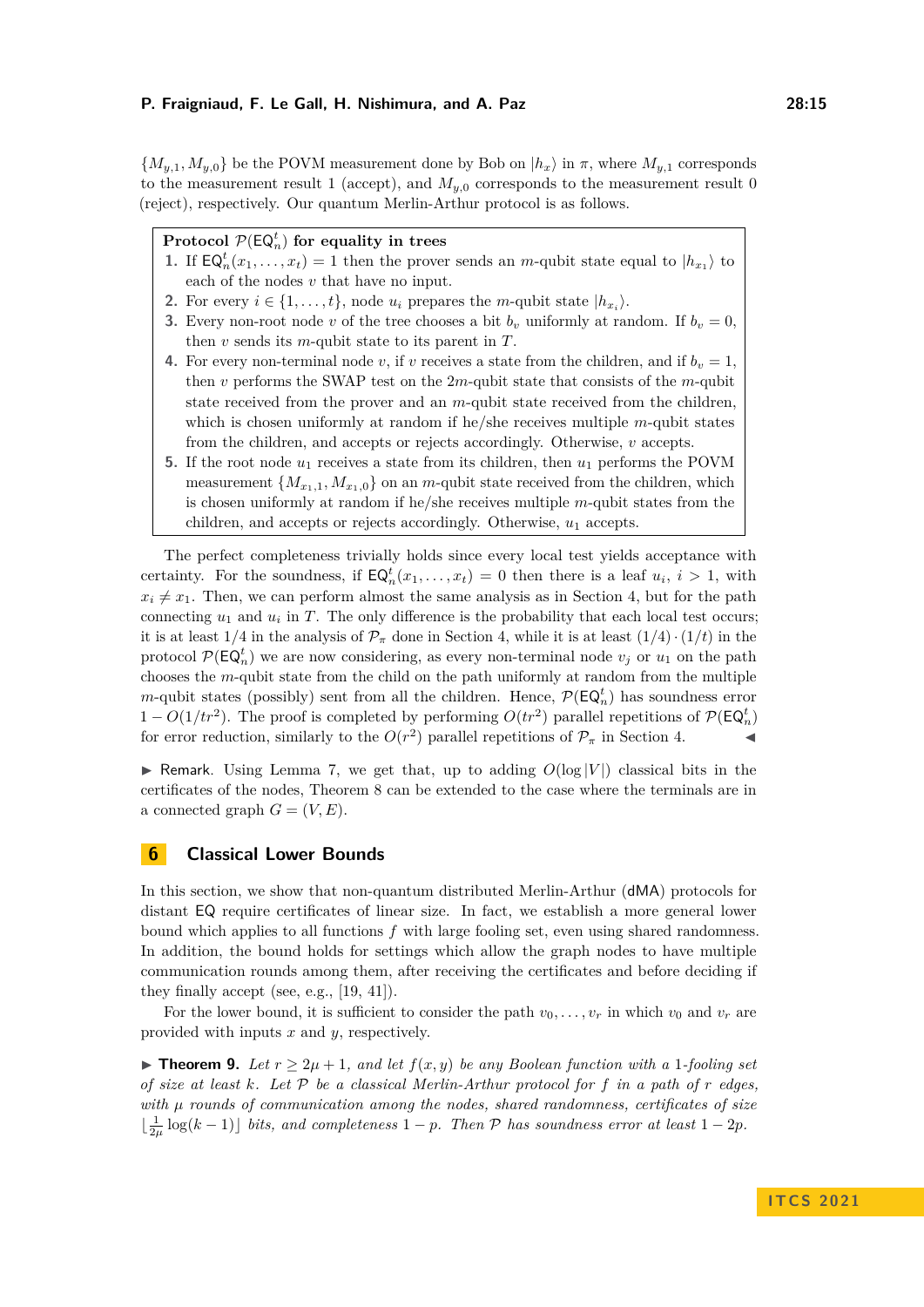### **28:16 Distributed Quantum Proofs for Replicated Data**

**Proof.** Consider the path  $v_0, \ldots, v_r$  with a fixed identifier assignment, and inputs *x* and *y* given to  $v_0$  and  $v_r$ , respectively. Since f has large 1-fooling set but small certificates, there exist two distinct pairs of "fooling" inputs that have the same certificate assignments on the  $2\mu$  node  $v_1, \ldots, v_{2\mu}$ . That is, we can fix two input pairs  $(x, y)$  and  $(x', y')$ , with  $f(x, y) = f(x', y') = 1$ , and, w.l.o.g.,  $f(x, y') = 0$ , with corresponding certificate assignments *w* and *w'*, such that

$$
w(v_i) = w'(v_i) \text{ for every } i \in \{1, \ldots, 2\mu\},
$$

where  $w(v_i)$  and  $w'(v_i)$  are the certificate assigned to the node  $v_i$  in the assignments  $w$ and  $w'$ , respectively.

We interpret the outputs as Boolean values, where  $accept = 1$  and  $reject = 0$ , and denote by  $\text{out}_i(x, y, w)$  the output of  $v_i$  when the inputs are x and y and the certificate assignment is *w*. Since  $\mathcal{P}$  has completeness  $1 - p$ , we have

$$
\Pr_s\big[\bigwedge_{i\leq \mu} \text{out}_i(x,y,w)=1 \wedge \bigwedge_{i\geq \mu+1} \text{out}_i(x,y,w)=1\big] \geq 1-p,
$$

and the same holds for  $(x', y', w')$ . Hence,

$$
\Pr_s\Big[\bigwedge_{i\leq\mu}\verb"out"\,i(x,y,w)=1\Big]\geq 1-p,\;\textrm{and}\;\Pr_s\Big[\bigwedge_{i\geq\mu+1}\verb"out"\,i(x',y',w')=1\Big]\geq 1-p.
$$

The output out<sub>*i*</sub> of every node  $v_i$  is a function of its own identifier and certificate, the certificates of the nodes in its distance- $\mu$  neighborhood, and the public random string  $s$ . In addition, the outputs of  $v_0, v_1, \ldots, v_\mu$  may also depend on the input *x* to  $v_0$ , and the outputs of  $v_{r-\mu}, \ldots, v_r$  may also depend on the input *y* to  $v_r$ . Formally speaking, the outputs can also depend on the identifiers of the neighbors, but these are fixed given the node's identifier, so we ignore them henceforth.

Let  $w''$  be the certificate assignment defined by

$$
w''(v_0) = w(v_0);
$$
  
\n
$$
w''(v_i) = w(v_i) = w'(v_i)
$$
 for  $i \in \{1, ..., 2\mu\};$   
\n
$$
w''(v_i) = w'(v_i)
$$
 for  $i \in \{2\mu + 1, ..., r\}.$ 

Consider the input assignment  $(x, y')$  combined with the certificate assignment  $w''$ . The definition of w'' implies that nodes  $v_0, \ldots, v_{2\mu}$  receive the same certificates as in w, and thus nodes  $v_0, \ldots, v_\mu$  cannot distinguish this form the input assignment  $(x, y)$  with certificates assignment *w*. On the other hand, nodes  $v_1, \ldots, v_r$  receive the same certificates as in  $w'$ , so the nodes  $v_{\mu+1}, \ldots, v_r$  cannot distinguish this form the input assignment  $(x', y')$  with certificates assignment w'.

A union bound finishes the proof:

$$
\Pr_{s} \Big[ \bigwedge_{i \leq \mu} \text{out}_{i}(x, y', w'') = 1 \land \bigwedge_{i \geq \mu+1} \text{out}_{i}(x, y', w'') = 1 \Big]
$$
\n
$$
= \Pr_{s} \Big[ \bigwedge_{i \leq \mu} \text{out}_{i}(x, y, w) = 1 \land \bigwedge_{i \geq \mu+1} \text{out}_{i}(x', y', w') = 1 \Big]
$$
\n
$$
\geq 1 - \Pr_{s} \Big[ \neg \bigwedge_{i \leq \mu} \text{out}_{i}(x, y, w) = 1 \Big] - \Pr_{s} \Big[ \neg \bigwedge_{i \geq \mu+1} \text{out}_{i}(x', y', w') = 1 \Big]
$$
\n
$$
\geq 1 - 2p.
$$

That is, we found a certificate assignment  $w''$  for the input  $(x, y')$  which makes all node accept with probability at least  $1 - 2p$ , even though  $f(x, y') = 0$ . Hence, the soundness error is at least  $1 - 2p$ , as claimed.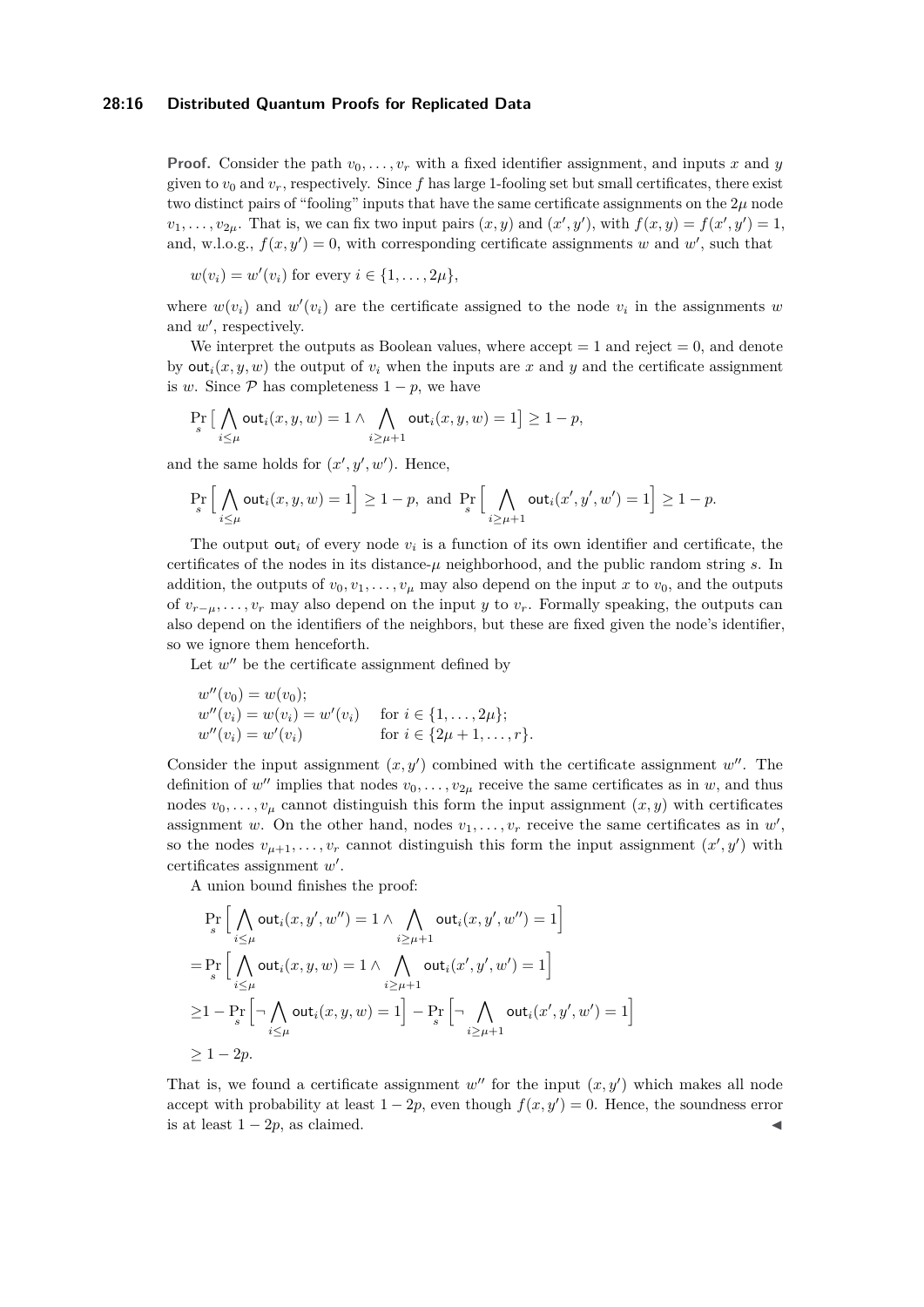Since  $\mathsf{EQ}_n$  has a 1-fooling set of size  $2^n$ , the corollary below follows directly from Theorem [9.](#page-14-1) The case  $r = 3$  and  $\mu = 1$  gives a linear lower bound for **dMA** protocols on a 4-node path.

<span id="page-16-5"></span>▶ **Corollary 10.** *For every*  $r \geq 2\mu + 1$ *, every distributed (classical) Merlin-Arthur protocol for*  $EQ_n^2$  with  $\mu$  rounds of communication among the nodes in the path of  $r$  edges with certificates *of size at most*  $\lfloor (n-1)/2\mu \rfloor$  *bits, and completeness* 1 − *p has soundness error at least* 1 − 2*p.* 

The requirements for a good protocol is to have a high completeness (i.e., small value for  $p$ , ideally  $p = 0$ ) and a reasonably small soundness error. Corollary [10](#page-16-5) precisely shows that for the equality function such protocols cannot exist in the classical setting unless the certificate size is linear in *n*.

 $\triangleright$  Remark. The completeness-soundness gap of Theorem [9](#page-14-1) is optimal in general, in the sense that it cannot be improved for  $\mathsf{EQ}_1^2$ , i.e., distant equality between two input bits. Consider the following protocol  $P$  for  $\mathsf{EQ}_1^2$ , on input  $(x, y) \in \{0, 1\} \times \{0, 1\}$ . It uses a shared random variable  $X \in \{-1, 0, 1\}$  with  $Pr[X = 0] = Pr[X = 1] = p$ , and  $Pr[X = -1] = 1 - 2p$ . In the case  $X = -1$ , all the nodes accept. In the case  $X \in \{0, 1\}$ ,  $v_0$  accepts whenever  $X = x$ ,  $v_r$  accepts whenever  $X = y$ , and all the other nodes accept. If  $x = y$ , the probability that all the nodes accept is  $1 - 2p + (1/2) \cdot (2p) = 1 - p$ . If  $x \neq y$ , then either  $v_0$  or  $v_r$  systematically rejects for  $X \neq -1$ , and thus the probability that all the nodes accept is  $1 - 2p$ .

# **7 Conclusion**

In this paper, we extended the notion of randomized proof-labeling scheme to the quantum setting. We showed the efficiency of distributed quantum certification mechanisms by designing a distributed quantum Merlin-Arthur protocol for  $\mathsf{EQ}_n^t$  between  $t$  parties spread out in a graph, using certificates and messages whose size depend logarithmically on *n*, the size of the data. This is in contrast to classical distributed Merlin-Arthur protocols, which require certificates of size linear in *n*, even when messages of unbounded size can be used. Our result was obtained by using an interesting property of the SWAP test: it can be applied for checking proximity properties between reduced states.

Which other Boolean predicates on labeled graphs, beyond equality, could take benefit from quantum resources for the design of compact distributed certification schemes is an intriguing question. Theorem [1](#page-8-1) gives a partial answer on the path. A complete answer to this question would significantly help improving our comprehension of the power of quantum computing in the distributed setting.

#### **References**

- <span id="page-16-1"></span>**1** Scott Aaronson, Salman Beigi, Andrew Drucker, Bill Fefferman, and Peter W. Shor. The power of unentanglement. *Theory of Computing*, 5:1:1–1:42, 2009. [doi:10.4086/toc.2009.v005a001](https://doi.org/10.4086/toc.2009.v005a001).
- <span id="page-16-0"></span>**2** Yehuda Afek, Shay Kutten, and Moti Yung. The local detection paradigm and its application to self-stabilization. *Theoretical Computer Science*, 186(1-2):199–229, 1997. [doi:10.1016/](https://doi.org/10.1016/S0304-3975(96)00286-1) [S0304-3975\(96\)00286-1](https://doi.org/10.1016/S0304-3975(96)00286-1).
- <span id="page-16-4"></span>**3** Dorit Aharonov and Tomer Naveh. Quantum NP – a survey. arXiv:quant-ph/0210077v1, 2002. [arXiv:quant-ph/0210077](http://arxiv.org/abs/quant-ph/0210077).
- <span id="page-16-3"></span>**4** Noga Alon, Klim Efremenko, and Benny Sudakov. Testing equality in communication graphs. *IEEE Transactions on Information Theory*, 63(11):7569–7574, 2017. [doi:10.1109/TIT.2017.](https://doi.org/10.1109/TIT.2017.2744608) [2744608](https://doi.org/10.1109/TIT.2017.2744608).
- <span id="page-16-2"></span>**5** Heger Arfaoui and Pierre Fraigniaud. What can be computed without communications? *SIGACT News*, 45(3):82–104, 2014. [doi:10.1145/2670418.2670440](https://doi.org/10.1145/2670418.2670440).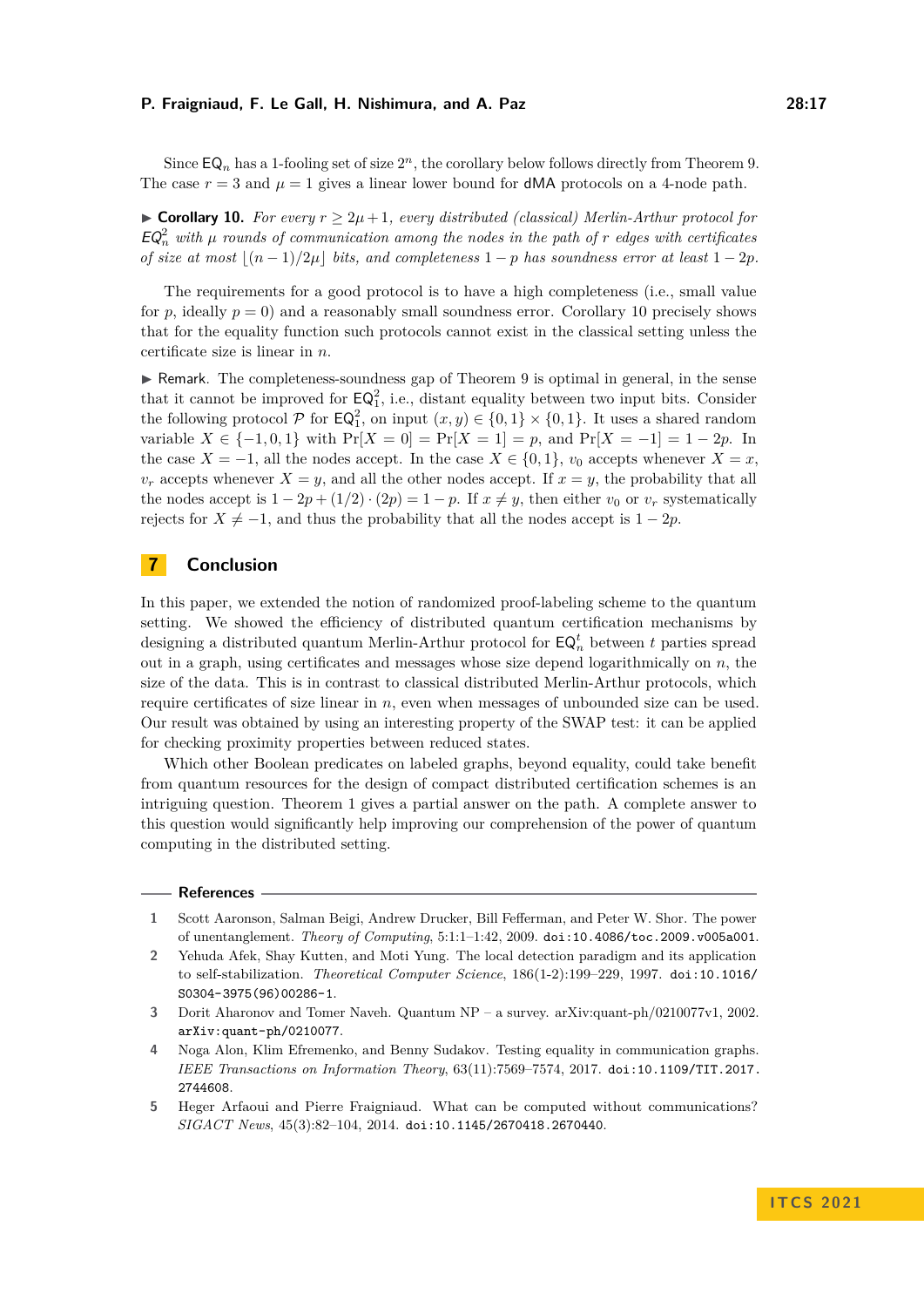### **28:18 Distributed Quantum Proofs for Replicated Data**

- <span id="page-17-0"></span>**6** Baruch Awerbuch, Boaz Patt-Shamir, and George Varghese. Self-stabilization by local checking and correction (extended abstract). In *32nd Symposium on Foundations of Computer Science (FOCS)*, pages 268–277, 1991. [doi:10.1109/SFCS.1991.185378](https://doi.org/10.1109/SFCS.1991.185378).
- <span id="page-17-10"></span>**7** Alkida Balliu, Gianlorenzo D'Angelo, Pierre Fraigniaud, and Dennis Olivetti. What can be verified locally? *Journal of Computer System and Sciences*, 97:106–120, 2018. [doi:](https://doi.org/10.1016/j.jcss.2018.05.004) [10.1016/j.jcss.2018.05.004](https://doi.org/10.1016/j.jcss.2018.05.004).
- <span id="page-17-11"></span>**8** Michael Ben-Or and Avinatan Hassidim. Fast quantum byzantine agreement. In *37th Annual ACM Symposium on Theory of Computing (STOC)*, pages 481–485, 2005. [doi:](https://doi.org/10.1145/1060590.1060662) [10.1145/1060590.1060662](https://doi.org/10.1145/1060590.1060662).
- <span id="page-17-7"></span>**9** Hugue Blier and Alain Tapp. A quantum characterization of NP. *Computational Complexity*, 21(3):499–510, 2012. [doi:10.1007/s00037-011-0016-2](https://doi.org/10.1007/s00037-011-0016-2).
- <span id="page-17-14"></span>**10** Ralph Bottesch, Dmitry Gavinsky, and Hartmut Klauck. Equality, revisited. In *40th International Symposium on Mathematical Foundations of Computer Science (MFCS)*, volume 9235 of *LNCS*, pages 127–138. Springer, 2015. [doi:10.1007/978-3-662-48054-0\\_11](https://doi.org/10.1007/978-3-662-48054-0_11).
- <span id="page-17-12"></span>**11** Anne Broadbent and Alain Tapp. Can quantum mechanics help distributed computing? *SIGACT News*, 39(3):67–76, 2008. [doi:10.1145/1412700.1412717](https://doi.org/10.1145/1412700.1412717).
- <span id="page-17-6"></span>**12** Harry Buhrman, Richard Cleve, John Watrous, and Ronald de Wolf. Quantum fingerprinting. *Physical Review Letters*, 87(16):167902:1–167902:4, 2001. [doi:10.1103/PhysRevLett.87.](https://doi.org/10.1103/PhysRevLett.87.167902) [167902](https://doi.org/10.1103/PhysRevLett.87.167902).
- <span id="page-17-15"></span>**13** Arkadev Chattopadhyay, Jaikumar Radhakrishnan, and Atri Rudra. Topology matters in communication. In *55th IEEE Annual Symposium on Foundations of Computer Science, FOCS*, pages 631–640, 2014. [doi:10.1109/FOCS.2014.73](https://doi.org/10.1109/FOCS.2014.73).
- <span id="page-17-16"></span>**14** Arkadev Chattopadhyay and Atri Rudra. The range of topological effects on communication. In *Automata, Languages, and Programming - 42nd International Colloquium, ICALP*, pages 540–551, 2015. [doi:10.1007/978-3-662-47666-6\\_43](https://doi.org/10.1007/978-3-662-47666-6_43).
- <span id="page-17-2"></span>**15** Pierluigi Crescenzi, Pierre Fraigniaud, and Ami Paz. Trade-offs in distributed interactive proofs. In *33rd International Symposium on Distributed Computing (DISC)*, pages 13:1–13:17, 2019. [doi:10.4230/LIPIcs.DISC.2019.13](https://doi.org/10.4230/LIPIcs.DISC.2019.13).
- <span id="page-17-13"></span>**16** Vasil S. Denchev and Gopal Pandurangan. Distributed quantum computing: a new frontier in distributed systems or science fiction? *SIGACT News*, 39(3):77–95, 2008. [doi:10.1145/](https://doi.org/10.1145/1412700.1412718) [1412700.1412718](https://doi.org/10.1145/1412700.1412718).
- <span id="page-17-4"></span>**17** Michael Elkin, Hartmut Klauck, Danupon Nanongkai, and Gopal Pandurangan. Can quantum communication speed up distributed computation? In *33rd ACM Symposium on Principles of Distributed Computing (PODC)*, pages 166–175, 2014. [doi:10.1145/2611462.2611488](https://doi.org/10.1145/2611462.2611488).
- <span id="page-17-9"></span>**18** Laurent Feuilloley, Pierre Fraigniaud, and Juho Hirvonen. A hierarchy of local decision. In *43rd International Colloquium on Automata, Languages, and Programming (ICALP)*, pages 118:1–118:15, 2016. [doi:10.4230/LIPIcs.ICALP.2016.118](https://doi.org/10.4230/LIPIcs.ICALP.2016.118).
- <span id="page-17-17"></span>**19** Laurent Feuilloley, Pierre Fraigniaud, Juho Hirvonen, Ami Paz, and Mor Perry. Redundancy in distributed proofs. In *32nd International Symposium on Distributed Computing, DISC*, pages 24:1–24:18, 2018. [doi:10.4230/LIPIcs.DISC.2018.24](https://doi.org/10.4230/LIPIcs.DISC.2018.24).
- <span id="page-17-8"></span>**20** Pierre Fraigniaud, Amos Korman, and David Peleg. Towards a complexity theory for local distributed computing. *Journal of the ACM*, 60(5):35:1–35:26, 2013. [doi:10.1145/2499228](https://doi.org/10.1145/2499228).
- <span id="page-17-3"></span>**21** Pierre Fraigniaud, Pedro Montealegre, Rotem Oshman, Ivan Rapaport, and Ioan Todinca. On distributed Merlin-Arthur decision protocols. In *26th International Colloquium on Structural Information and Communication Complexity (SIROCCO)*, volume 11639 of *LNCS*, pages 230–245. Springer, 2019. [doi:10.1007/978-3-030-24922-9\\_16](https://doi.org/10.1007/978-3-030-24922-9_16).
- <span id="page-17-1"></span>**22** Pierre Fraigniaud, Boaz Patt-Shamir, and Mor Perry. Randomized proof-labeling schemes. *Distributed Computing*, 32(3):217–234, 2019. [doi:10.1007/s00446-018-0340-8](https://doi.org/10.1007/s00446-018-0340-8).
- <span id="page-17-5"></span>**23** Cyril Gavoille, Adrian Kosowski, and Marcin Markiewicz. What can be observed locally? In *23rd International Symposium on Distributed Computing (DISC)*, volume 5805 of *LNCS*, pages 243–257. Springer, 2009. [doi:10.1007/978-3-642-04355-0\\_26](https://doi.org/10.1007/978-3-642-04355-0_26).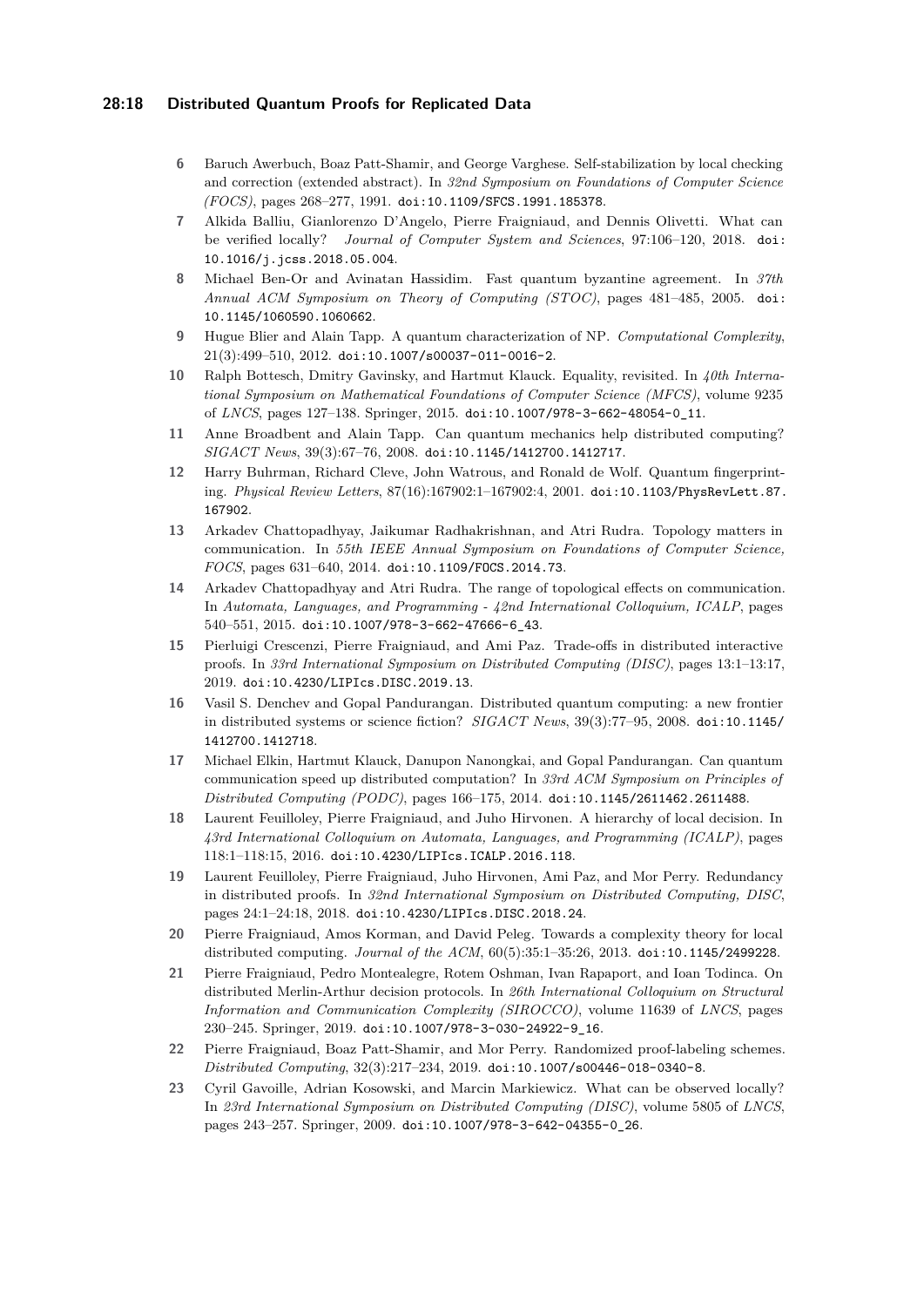- <span id="page-18-0"></span>**24** Mika Göös and Jukka Suomela. Locally checkable proofs in distributed computing. *Theory of Computing*, 12:19:1–19:33, 2016. [doi:10.4086/toc.2016.v012a019](https://doi.org/10.4086/toc.2016.v012a019).
- <span id="page-18-9"></span>**25** Aram W. Harrow and Ashley Montanaro. Testing product states, quantum Merlin-Arthur games and tensor optimization. *Journal of the ACM*, 60(1):3:1–3:43, 2013. [doi:10.1145/](https://doi.org/10.1145/2432622.2432625) [2432622.2432625](https://doi.org/10.1145/2432622.2432625).
- <span id="page-18-2"></span>**26** Gene Itkis and Leonid A. Levin. Fast and lean self-stabilizing asynchronous protocols. In *35th Annual Symposium on Foundations of Computer Science (FOCS)*, pages 226–239, 1994. [doi:10.1109/SFCS.1994.365691](https://doi.org/10.1109/SFCS.1994.365691).
- <span id="page-18-5"></span>**27** Taisuke Izumi and François Le Gall. Quantum distributed algorithm for the All-Pairs Shortest Path problem in the CONGEST-CLIQUE model. In *38th ACM Symposium on Principles of Distributed Computing (PODC)*, pages 84–93, 2019. [doi:10.1145/3293611.3331628](https://doi.org/10.1145/3293611.3331628).
- <span id="page-18-7"></span>**28** Taisuke Izumi, François Le Gall, and Frédéric Magniez. Quantum distributed algorithm for triangle finding in the CONGEST model. In *37th International Symposium on Theoretical Aspects of Computer Science (STACS)*, pages 23:1–23:13, 2020. [doi:10.4230/LIPIcs.STACS.](https://doi.org/10.4230/LIPIcs.STACS.2020.23) [2020.23](https://doi.org/10.4230/LIPIcs.STACS.2020.23).
- <span id="page-18-16"></span>**29** Alexei Yu. Kitaev, Alexander H. Shen, and Mikhail N. Vyalyi. *Classical and Quantum Computation*. Graduate Studies in Mathematics 47. American Mathematical Society, 2002.
- <span id="page-18-12"></span>**30** Hartmut Klauck. On Arthur Merlin games in communication complexity. In *26th Annual IEEE Conference on Computational Complexity (CCC)*, pages 189–199, 2011. [doi:10.1109/](https://doi.org/10.1109/CCC.2011.33) [CCC.2011.33](https://doi.org/10.1109/CCC.2011.33).
- <span id="page-18-13"></span>**31** Hartmut Klauck and Supartha Podder. Two results about quantum messages. In *39th International Symposium on Mathematical Foundations of Computer Science (MFCS)*, volume 8635 of *LNCS*, pages 445–456. Springer, 2014. [doi:10.1007/978-3-662-44465-8\\_38](https://doi.org/10.1007/978-3-662-44465-8_38).
- <span id="page-18-10"></span>**32** Hirotada Kobayashi, François Le Gall, and Harumichi Nishimura. Stronger methods of making quantum interactive proofs perfectly complete. *SIAM Journal on Computing*, 44(2):243–289, 2015. [doi:10.1137/140971944](https://doi.org/10.1137/140971944).
- <span id="page-18-8"></span>**33** Hirotada Kobayashi, Keiji Matsumoto, and Tomoyuki Yamakami. Quantum Merlin-Arthur proof systems: Are multiple Merlins more helpful to Arthur? *Chicago Journal of Theoretical Computer Science*, 2009:3:1–3:19, 2009. [doi:10.4086/cjtcs.2009.003](https://doi.org/10.4086/cjtcs.2009.003).
- <span id="page-18-11"></span>**34** Gillat Kol, Rotem Oshman, and Raghuvansh R. Saxena. Interactive distributed proofs. In *37th ACM Symposium on Principles of Distributed Computing (PODC)*, pages 255–264, 2018. [doi:10.1145/3212734.3212771](https://doi.org/10.1145/3212734.3212771).
- <span id="page-18-1"></span>**35** Amos Korman, Shay Kutten, and David Peleg. Proof labeling schemes. *Distributed Computing*, 22(4):215–233, 2010. [doi:10.1007/s00446-010-0095-3](https://doi.org/10.1007/s00446-010-0095-3).
- <span id="page-18-14"></span>**36** Eyal Kushilevitz and Noam Nisan. *Communication Complexity*. Cambridge University Press, 1997.
- <span id="page-18-4"></span>**37** François Le Gall and Frédéric Magniez. Sublinear-time quantum computation of the diameter in CONGEST networks. In *37th ACM Symposium on Principles of Distributed Computing (PODC)*, pages 337–346, 2018. [doi:10.1145/3212734.3212744](https://doi.org/10.1145/3212734.3212744).
- <span id="page-18-6"></span>**38** François Le Gall, Harumichi Nishimura, and Ansis Rosmanis. Quantum advantage for the LOCAL model in distributed computing. In *36th International Symposium on Theoretical Aspects of Computer Science (STACS)*, pages 49:1–49:14, 2019. [doi:10.4230/LIPIcs.STACS.](https://doi.org/10.4230/LIPIcs.STACS.2019.49) [2019.49](https://doi.org/10.4230/LIPIcs.STACS.2019.49).
- <span id="page-18-3"></span>**39** Moni Naor, Merav Parter, and Eylon Yogev. The power of distributed verifiers in interactive proofs. In *31st ACM-SIAM Symposium on Discrete Algorithms (SODA)*, pages 1096–115, 2020. [doi:10.1137/1.9781611975994.67](https://doi.org/10.1137/1.9781611975994.67).
- <span id="page-18-15"></span>**40** Michael A. Nielsen and Isaac L. Chuang. *Quantum Computation and Quantum Information*. Cambridge University Press, 2000.
- <span id="page-18-18"></span>**41** Rafail Ostrovsky, Mor Perry, and Will Rosenbaum. Space-time tradeoffs for distributed verification. In *Structural Information and Communication Complexity - 24th International Colloquium, SIROCCO*, pages 53–70, 2017. [doi:10.1007/978-3-319-72050-0\\_4](https://doi.org/10.1007/978-3-319-72050-0_4).
- <span id="page-18-17"></span>**42** David Peleg. *Distributed Computing: A Locality-Sensitive Approach*. SIAM, 2000.